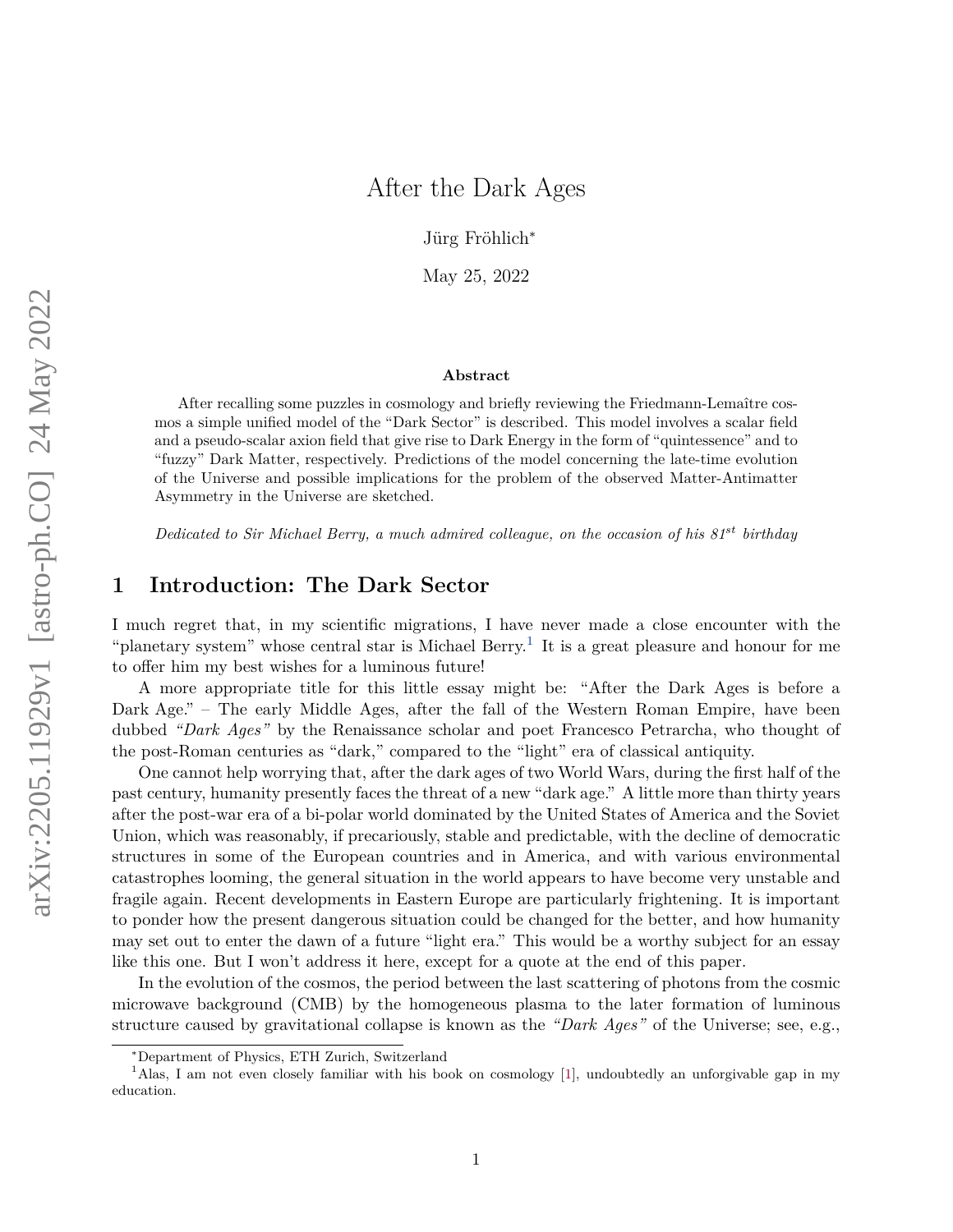[\[2,](#page-13-1) [3\]](#page-13-2). During this period, which lasted from roughly 500'000 years after the Big Bang to an age of approximately  $5 \times 10^8$  years, the oldest stars were formed. Afterwards, a period of reionization started, which was triggered by the ionizing light from the first stars and which ended when essentially all atoms in the intergalactic medium had been re-ionized. According to the *Cold Dark Matter* theory, structure formation in the Universe actually started much earlier. Apparently, it was first caused by the presence of Dark Matter (DM) in the Universe. At present, DM appears to be roughly six times more abundant than visible matter and accounts for around one quarter of the total energy density in the Universe. The remaining somewhat more than two thirds of the energy density are contributed by Dark Energy (DE), which is responsible for the observed accelerated expansion of the Universe. It is likely that it will continue to exhibit accelerated expansion to finally enter a "Dark Age."

The degrees of freedom of Dark Matter and Dark Energy form together what, in speculative theories, is called the *Dark Sector*. [2](#page-1-0) The nature of the degrees of freedom that constitute the Dark Sector is unknown; hence it is made the subject of theoretical speculation. In this paper, some tentative ideas about it are discussed, and it is sketched what they tell us about the evolution of the Universe after the Dark Ages. I hasten to warn potential readers that I am *not* a professional cosmologist and that I cannot guarantee that the Dark-Sector model sketched in the following is realistic (see  $[4, 5, 6]$  $[4, 5, 6]$  $[4, 5, 6]$  $[4, 5, 6]$  $[4, 5, 6]$ ). But, in this dark age, it is good to engage in somewhat insane speculations that will distract us from the insanity of the world.

I have thought about various puzzles encountered in cosmology for more than two decades (see [\[7,](#page-13-6) [8,](#page-14-0) [9\]](#page-14-1)). This came about accidentally. As Michael Berry might remember, I have been trying to work on various aspects of the theory of the fractional quantum Hall effect (QHE) for many years. At some point, I got interested in the seemingly purely academic question whether there are higher-dimensional cousins of the QHE; see [\[10,](#page-14-2) [7\]](#page-13-6). Our answer to this question has turned out to be of interest also to people working on quantum optics and cold-atom physics, who then built on our work; see, e.g., [\[11\]](#page-14-3). Ruth Durrer kindly drew my attention to possible applications of our ideas to the problem of the origin of *cosmic magnetic fields*, as envisioned in [\[12\]](#page-14-4). This has become quite a successful thread of our esearch; see [\[10,](#page-14-2) [7,](#page-13-6) [8,](#page-14-0) [9\]](#page-14-1). I also became interested in the *mean-field limit* of quantum-mechanical many-body systems, originally studied by my PhD advisor Klaus Hepp (see [\[13,](#page-14-5) [14\]](#page-14-6)), and in solitary wave solutions of the limiting (mean-field) non-linear evolution equations, which have applications in studies of gravitational instabilities of boson- and neutron stars [\[15,](#page-14-7) [16\]](#page-14-8) and in some models of axionic Dark Matter [\[17,](#page-14-9) [18\]](#page-14-10) (see also [\[4\]](#page-13-3)).

More recently, I got interested in the problem of Dark Energy and of possible common origins of Dark Energy and Dark Matter and of the Matter-Antimatter asymmetry (MAA) in the Universe – of course, far too late to come up with really original proposals. Our efforts turned out to be related to ones earlier described in [\[19,](#page-14-11) [20,](#page-14-12) [21,](#page-14-13) [22,](#page-14-14) [23\]](#page-14-15); see also [\[24,](#page-14-16) [25\]](#page-15-0) for reviews. Our goal was to come up with a unified model accounting for DM, DE and MAA, as described in [\[26,](#page-15-1) [5,](#page-13-4) [6\]](#page-13-5). In the present paper, I present a brief survey of how far we got in reaching that goal and constructing some models of the "Dark Sector" (leaving aside some of the work that is still going on and that I don't fully understand, yet).

*Acknowledgements:* I thank my collaborators on topics related to ones featured in this paper for their valuable help; and, in particular, A. Alekseev, H. Bernardo, O. Boyarsky, R. Brandenberger,

<span id="page-1-0"></span><sup>2</sup>The name "Dark Sector" originates from a "third-person shooter video game developed by 'Digital Extremes' for the Xbox 360, PlayStation 3 and Microsoft Windows." Well, that is not exactly an essential piece of information for what we intend to describe in this essay. But it is apparently the origin of the name.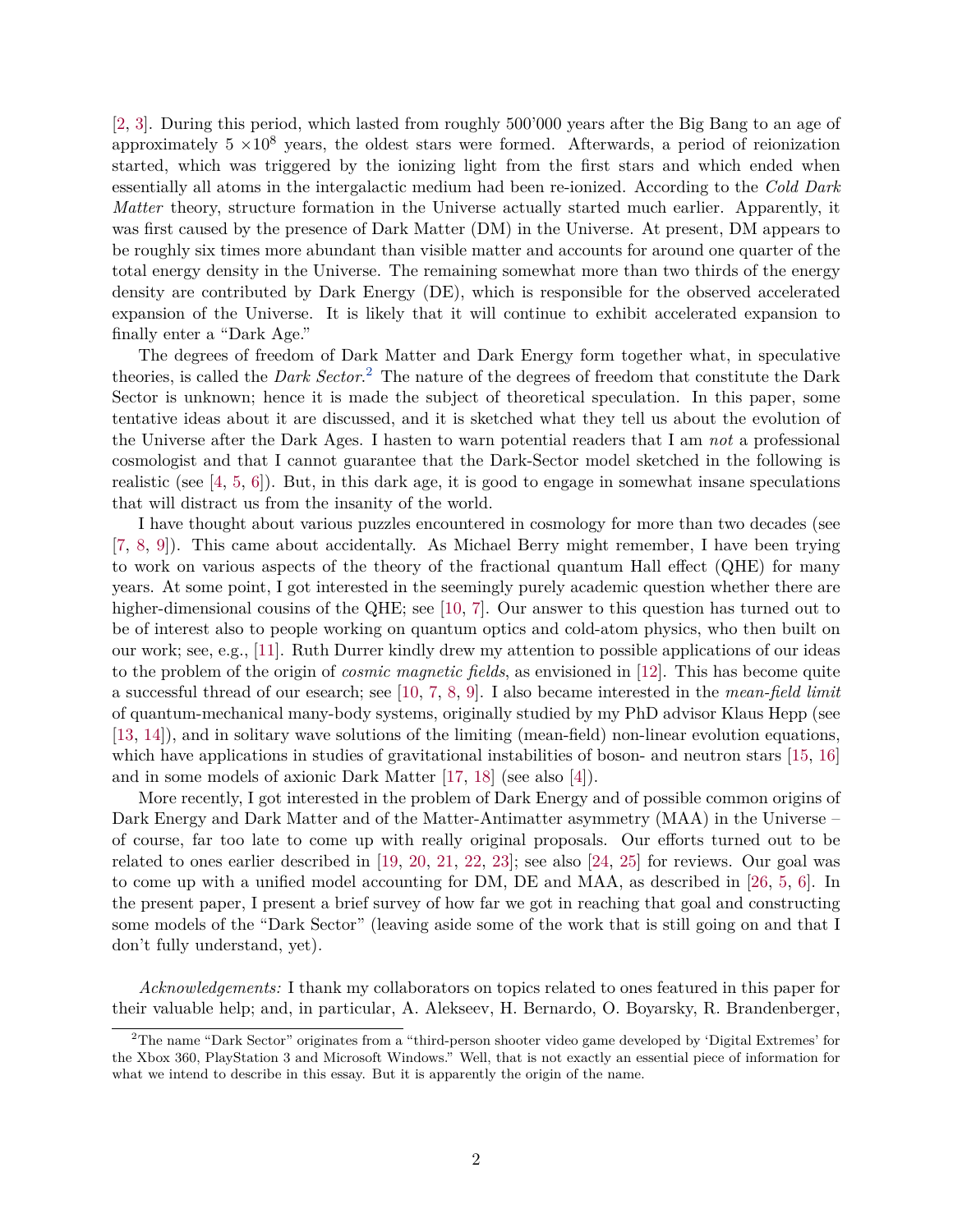V. Cheianov, E. Lenzmann, B. Pedrini and O. Ruchayskiy. I also thank A. H. Chamseddine, R. Durrer and N. Straumann for instructive discussions on various matters not unrelated to ones discussed in this paper.

### **1.1 A List of Puzzles in Cosmology**

To start with I present a list of some of the big puzzles encountered in the study of cosmology, accompanied by brief comments.

1. Formation of "classical" structure from an initial quantum state of the Universe: What are *"events"* in a quantum theory of the early Universe, and what role do they play in the emergence of structure? What is Dark Matter, and what is its role in the formation of "classical" structure in the Universe? –

Concerning an extension of quantum theory that can be expected to clarify what "events" are in Quantum Mechanics, why the occurrence of an event is always accompanied by "information loss," and how events give rise to structure formation, I refer the reader to my work on the foundations of quantum mechanics; see [\[27,](#page-15-2) [28\]](#page-15-3) and references given there.

- 2. Was there an era of *Inflation*, and what would it explain? Is it natural? Standard wisdom has it that Inflation would explain the large-scale homogeneity, isotropy and spatial flatness of the observed Universe. Observational indications of Inflation are found in the CMB: nearly scale-invariant fluctuations, acoustic peaks. See [\[29,](#page-15-4) [30\]](#page-15-5).
- 3. Why is the present expansion of the Universe *accelerated*; what is Dark Energy? A speculative answer to this question forms the core of this review. I discuss a model that involves a scalar field representing "quintessence" reminiscent of the one postulated in [\[21\]](#page-14-13).
- 4. What is the origin of the observed Matter-Antimatter asymmetry in the Universe? The model introduced in the following features a pseudo-scalar axion field whose dynamics during a very early era in the evolution of the Universe could give rise to Matter-Antimatter asymmetry.
- 5. Why are there comparable amounts of Visible Matter, Dark Matter and Dark Energy in the Universe? Was this the case during earlier eras in the evolution of the Universe, and will it always be the case? –

I have no idea of plausible, let alone correct answers.

- 6. What is the origin of the observed very weak and highly homogeneous cosmic magnetic fields that extend over intergalactic distances? – Possible explanations are described in [\[12,](#page-14-4) [7,](#page-13-6) [8,](#page-14-0) [9\]](#page-14-1). I will not cover this topic in this review.
- 7. What are cosmological signs pointing to "Physics beyond the Standard Model" besides Dark Matter and Dark Energy? Are there clear indications of the existence of new degrees of freedom, such as *WIMP's, axions, new scalar fields* and *new gauge fields*, etc. that can be extracted from observational data of cosmology? Are there any signs in cosmology of the existence of extra dimensions? –

Well, these questions are related to those in items 2 through 6, and I won't add further comments.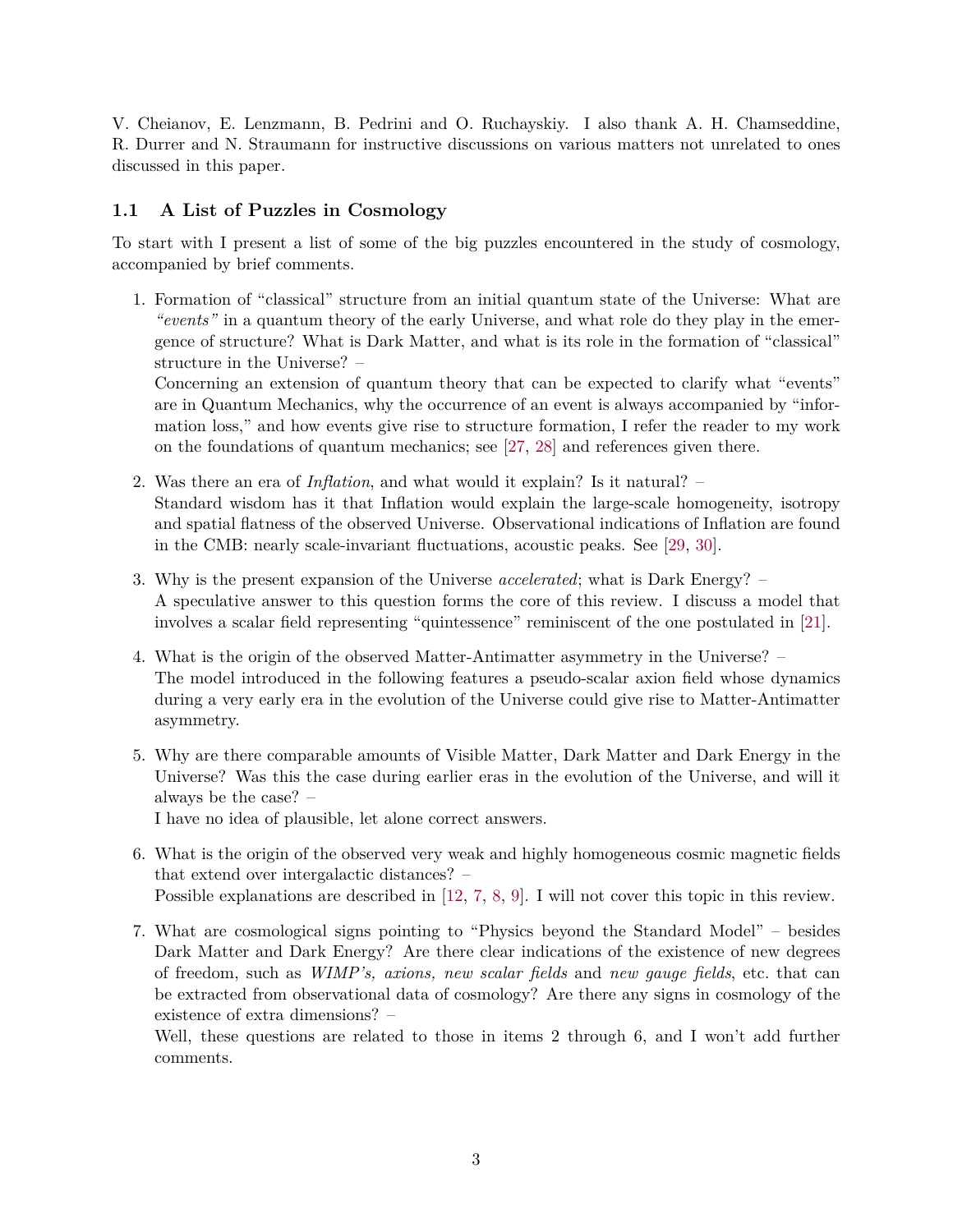The purpose of this paper is to review some features of a simple unified model of Dark Matter and Dark Energy [\[6\]](#page-13-5), thus commenting on puzzles 1 and 3, and to suggest an application of the model towards resolving puzzle 4.

To prepare the ground for our discussion I proceed to recall some standard facts about the geometry of a homogeneous, isotropic Universe and the equations of state of matter, radiation and Dark Energy. For more in-depth information the reader will profit from consulting Michael Berry's book [\[1\]](#page-13-0).

# **2 Setting the Stage: The Geometry of a Homogeneous, Isotropic Universe**

From observational data on the CMB one infers that, up to an age of some 100'000 years, before large-scale structures started to form, the Universe was remarkably *homogenous* and *isotropic*. This could be explained by Inflation. Throughout the following I will treat the Universe as homogeneous and isotropic on very large distance scales ( $> 10^7$  pc<sup>[3](#page-3-0)</sup>, which are, however, much smaller than the optical radius,  $\leq 10^{10}$  pc, of the Universe). Thus, the Universe may be thought to be foliated in space-like hypersurfaces,  $\{\Sigma_t\}_{t\in\mathbb{R}}$ , orthogonal to a time-like geodesic velocity field,  $U = \frac{\partial}{\partial t}$ , where  $t$ is cosmological time. The induced metrics on the hypersurfaces  $\Sigma_t$ ,  $0 < t < \infty$ , are all proportional to one another. It follows that the Lorentzian metric,  $d\tau^2$ , of the space-time of such an idealized Universe has the form

<span id="page-3-1"></span>
$$
d\tau^2 = dt^2 - a^2(t)ds^2,
$$
\n(1)

where  $a(t)$  is a scale factor, and  $ds^2$  is the metric of a 3D Riemannian manifold,  $\Sigma$  (corresponding to  $a = 1$ , of *constant curvature*, *k*, with

$$
k = \frac{\varepsilon}{R^2}, \qquad \varepsilon = 0, \pm 1.
$$

The parameter *R* is the "curvature radius" of the 3D manifold  $\Sigma$ , and  $\varepsilon$  has the following geometrical meaning:

- $\varepsilon = -1$ : the Universe is open and expanding for ever;
- $\varepsilon = 0$ : the Universe is spatially flat and expanding;
- $\varepsilon = 1$ : the Universe is spatially closed and will collapse.

We plug the ansatz in [\(1\)](#page-3-1) into *Einstein's field equations* of General Relativity, assuming that the energy-momentum tensor,  $T = (T^{\mu}_{\nu})$ , is diagonal,

$$
T = \text{Diag}(\rho, -p, -p, -p),
$$

and that appropriate equations of state hold that relate the *energy density*, *ρ*, of the Universe to its *pressure*, *p*. Einstein's equations then reduce to the *Friedmann equations* (see, e.g., [\[31\]](#page-15-6))

<span id="page-3-2"></span>
$$
3H^2 + 3\frac{k}{a^2} = \kappa \rho + \Lambda_0,\tag{2}
$$

<span id="page-3-0"></span><sup>&</sup>lt;sup>3</sup>1 parsec (pc) =  $3.086 \times 10^{13}$  kilometres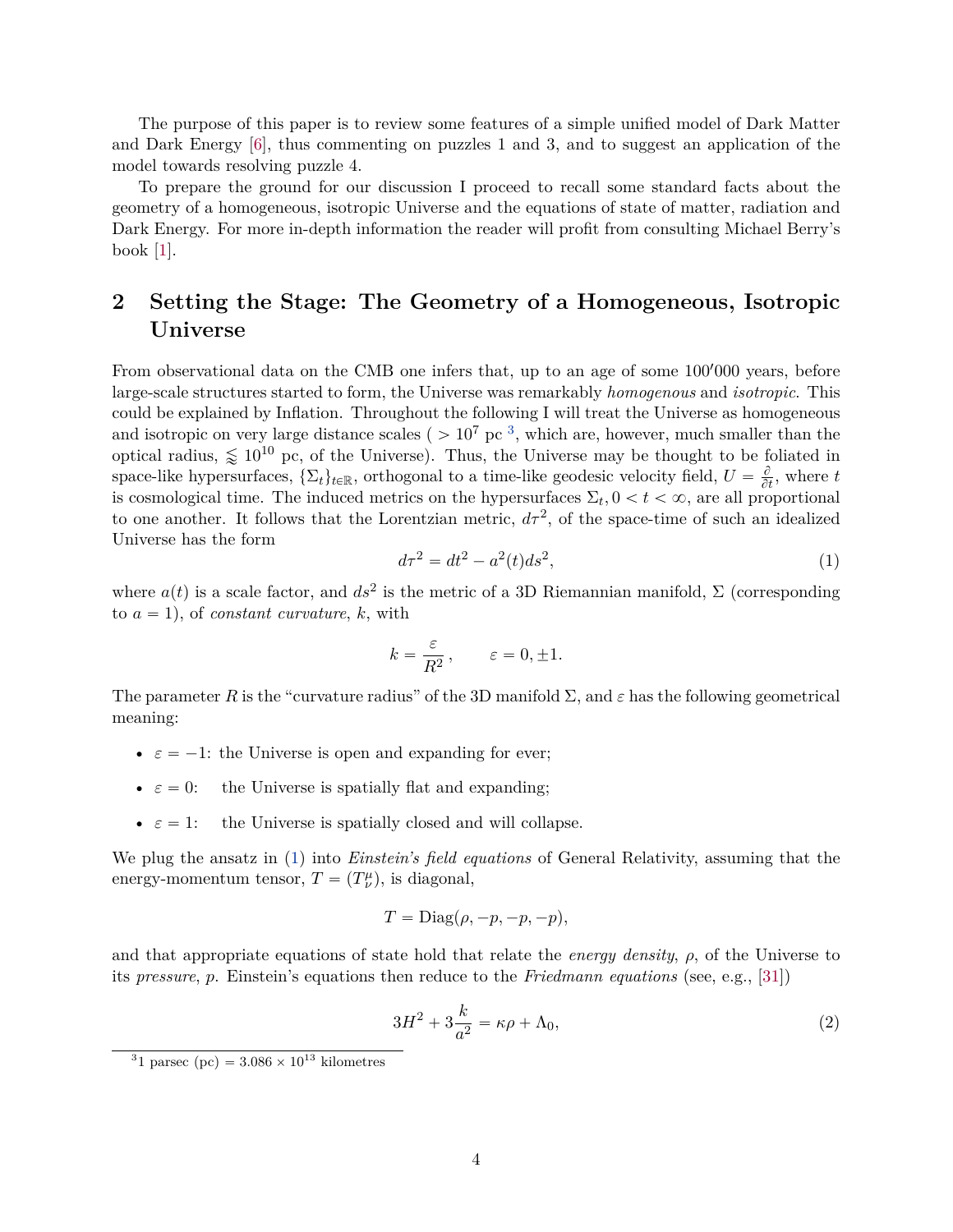where the constant  $\kappa$  is given by  $\kappa = 8\pi G_N$ , with  $G_N$  Newton's gravitational constant,  $H(t) := \frac{\dot{a}(t)}{a(t)}$  $a(t)$ is the Hubble "constant", and  $\Lambda_0$  is the cosmological constant (i.e., the coefficient of a term in the Einstein equations proportional to the metric tensor of space-time); and

<span id="page-4-0"></span>
$$
2\dot{H} - 2\frac{k}{a^2} = -\kappa(\rho + p) \tag{3}
$$

Assuming that, initially, the Universe undergoes Inflation one may expect that  $k = 0$  (spatial) flatness), and we also set  $\Lambda_0 = 0$  (i.e., Dark Energy is assumed *not* to be due to a cosmological constant)

By Eq. [\(2\)](#page-3-2), these assumptions are satisfied iff

$$
\rho = \rho_{\rm crit.} := \frac{3}{\kappa} H^2.
$$

One introduces a density parameter

$$
\Omega_0:=\frac{\rho}{\rho_{\rm crit.}}.
$$

Observational data suggest that

 $\Omega_0 \approx 1$ ,

as would apparently be explained by Inflation! This implies that, besides Visible Matter (VM,  $\approx$  5%), Dark Matter (DM,  $\approx$  27%), there must also exist Dark Energy (DE,  $\approx$  68%), as confirmed by data from type IA supernovae (Perlmutter, Schmidt, Riess – see, e.g., [\[32\]](#page-15-7)), from the CMB and from Baryon oscillations (BAO) in the power spectrum of matter.

Next, we recall the *Equations of State* of Matter, Radiation and Dark Energy and recall the solutions of the Friedmann equations.

(i) Visible and Dark Matter:  $p \approx 0$ (ii) Radiation: *ρ*  $\frac{\rho}{3}$ , because  $T^{\mu}_{\mu} = 0$  (conformal invariance) (iii) Dark Energy:  $J_{\mu\nu}^{\text{DE}} \propto g_{\mu\nu}$ !)

We solve the Friedmann equations with

<span id="page-4-1"></span>
$$
\rho + p = \delta \rho, \ 0 < \delta < 4/3,
$$

where  $\delta = 0$  corresponds to pure Dark Energy and  $\delta = 4/3$  to pure radiation. At present, Dark Energy contributes  $\approx 68\%$  of the energy density of the Universe, and  $\delta \approx 1/3$ . The solution is given by

$$
a(t) = a(t_0) \left(\frac{t+\tau}{t_0+\tau}\right)^{2/3\delta},
$$
  
\n
$$
H(t) = (2/3\delta)(t+\tau)^{-1},
$$
  
\n
$$
\rho(t) = (4/3\kappa\delta)(t+\tau)^{-2} = const. a(t)^{-3\delta},
$$
\n(4)

where  $\tau$  is an arbitrary constant that we will set to 0.

• For pure Radiation:  $\delta = \frac{4}{3}$  $\frac{4}{3}$ , hence  $\rho(t) \propto a(t)^{-4} \propto (t+\tau)^{-2}$  (radiation redshifts with increasing time).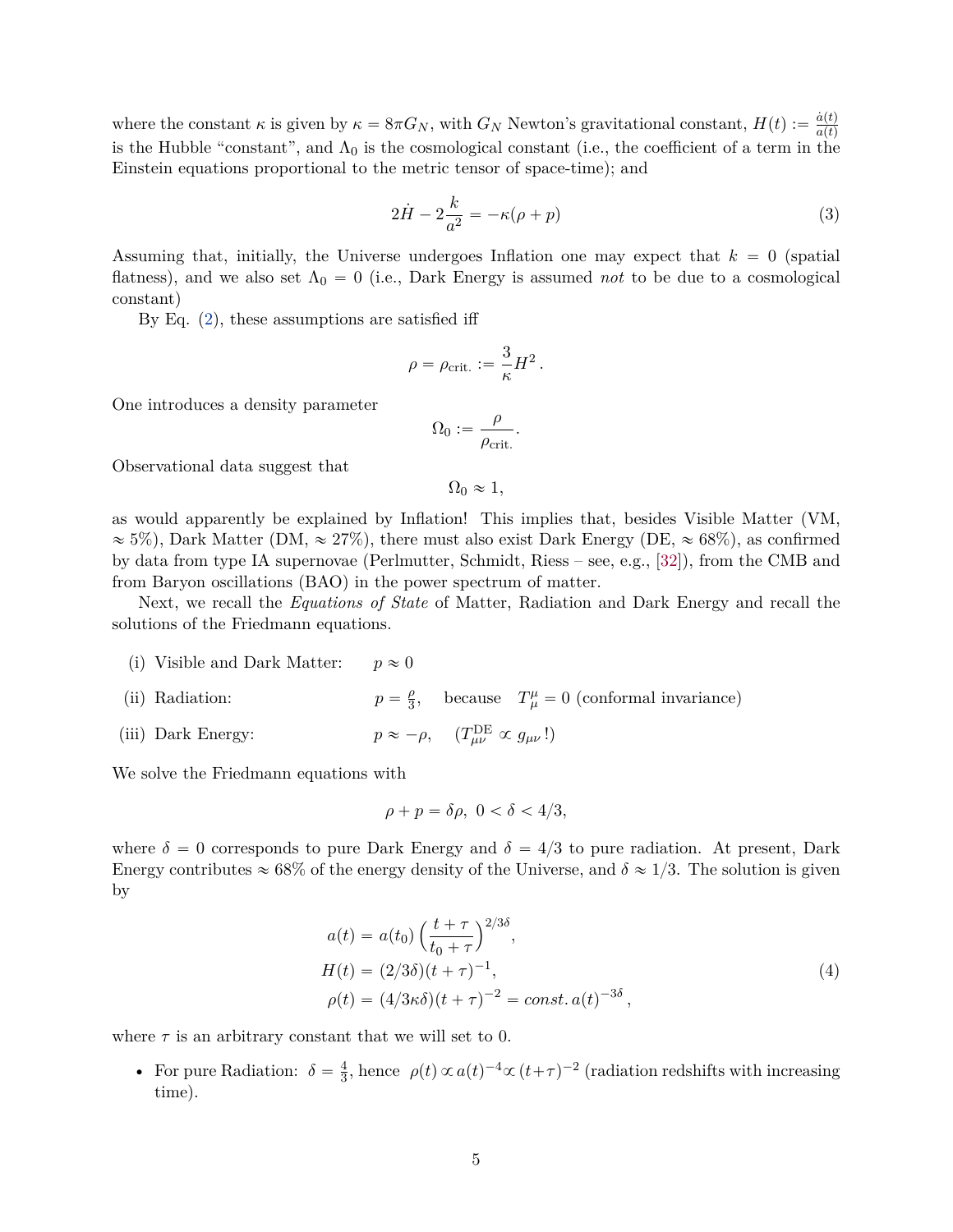- For Visible Matter and/or Dark Matter only:  $\delta = 1$ , so that  $\rho(t) \propto a(t)^{-3} \propto (t + \tau)^{-2}$ .
- For Dark Energy only:  $\delta = 0$ , hence, by Eq. [\(3\)](#page-4-0),  $H = const.$ , and  $\rho(t) = const.$

If the Universe is in thermal equilibrium during the radiation-dominated phase (before recombination) the *Stefan-Boltzmann law* implies that

$$
T(t) \propto \rho^{1/4} \propto \frac{1}{\sqrt{t+\tau}},\tag{5}
$$

and  $T(t) = const.$ , for pure Dark Energy, i.e.,  $\delta = 0$ .

## **3 A Simple Model of Dark Matter and Dark Energy**

In this section I introduce a model that might be expected to provide a unified mechanism explaining the presence of Dark Matter and of Dark Energy in the Universe and illuminating the origin of baryogenesis. At present, all such models are speculative, and the one considered in the following is no exception. It is reasonable to require that the model involve as few degrees of freedom not already present in the Standard Model of particle physics as possible. These are the guiding principles for the choice of the model sketched in the following (see [\[6\]](#page-13-5)).

A conventional idea about Dark Matter is that it consists of particles called WIMPs ( $=$ weakly interacting massive particles, see, e.g., [\[33\]](#page-15-8) for a review). Dark Energy is conventionally described by a small cosmological constant,  $\Lambda_0$ . Ordinary matter, WIMPS and a cosmological constant are the basic ingredients of ΛCDM models. However, the WIMP model of Dark Matter faces the problem that WIMP's have not been seen in any direct-detection experiments. Concerning Dark Energy, there is some evidence that a positive cosmological constant cannot be consistently introduced into current theories of quantum gravity (some work in this direction is quoted in [\[6\]](#page-13-5)). It is therefore tempting to try to describe Dark Energy by some new dynamical degrees of freedom; examples are those introduced in quintessence models; see [\[19\]](#page-14-11) - [\[25\]](#page-15-0). Moreover, oscillating pseudo-scalar fields with a very small mass, typically axion fields, could serve as candidate degrees of freedom describing Dark Matter (see, e.g., [\[34\]](#page-15-9) for a review).

These considerations underly our proposal of a model of a complex scalar field,

$$
Z = e^{-(\sigma + i\theta)/f},\tag{6}
$$

where the scalar field  $\sigma$  is supposed to give rise to Dark Energy, and the pseudo-scalar (axion) field *θ* should account for Dark Matter. Furthermore, *f* is a constant with the dimension of a mass (inverse length) rendering  $(\sigma + i\theta)/f$  dimensionless. We will see that the model is only viable for values of *f* large as compared to the Planck mass, *m<sup>P</sup>* .

We set

$$
\zeta_{\mu} := Z^{-1}\partial_{\mu}Z = -f^{-1}(\partial_{\mu}\sigma + i\partial_{\mu}\theta), \quad \partial_{\mu} \equiv \frac{\partial}{\partial x^{\mu}}, \ \mu = 0, ..., 3, \ x^{0} = t.
$$

Let  $U(r)$  be a non-negative polynomial in the variable *r* with the property that  $U(r = 0) = 0$ . We will focus our attention on the examples

<span id="page-5-0"></span>
$$
U(r) = U^{(2)}(r) := \Lambda r^2, \quad \text{and} \quad U(r) = U^{(4)}(r) := \frac{\Lambda}{r_0^2 + \nu} \left[ r^2 (r - r_0)^2 + \nu r^2 \right], \tag{7}
$$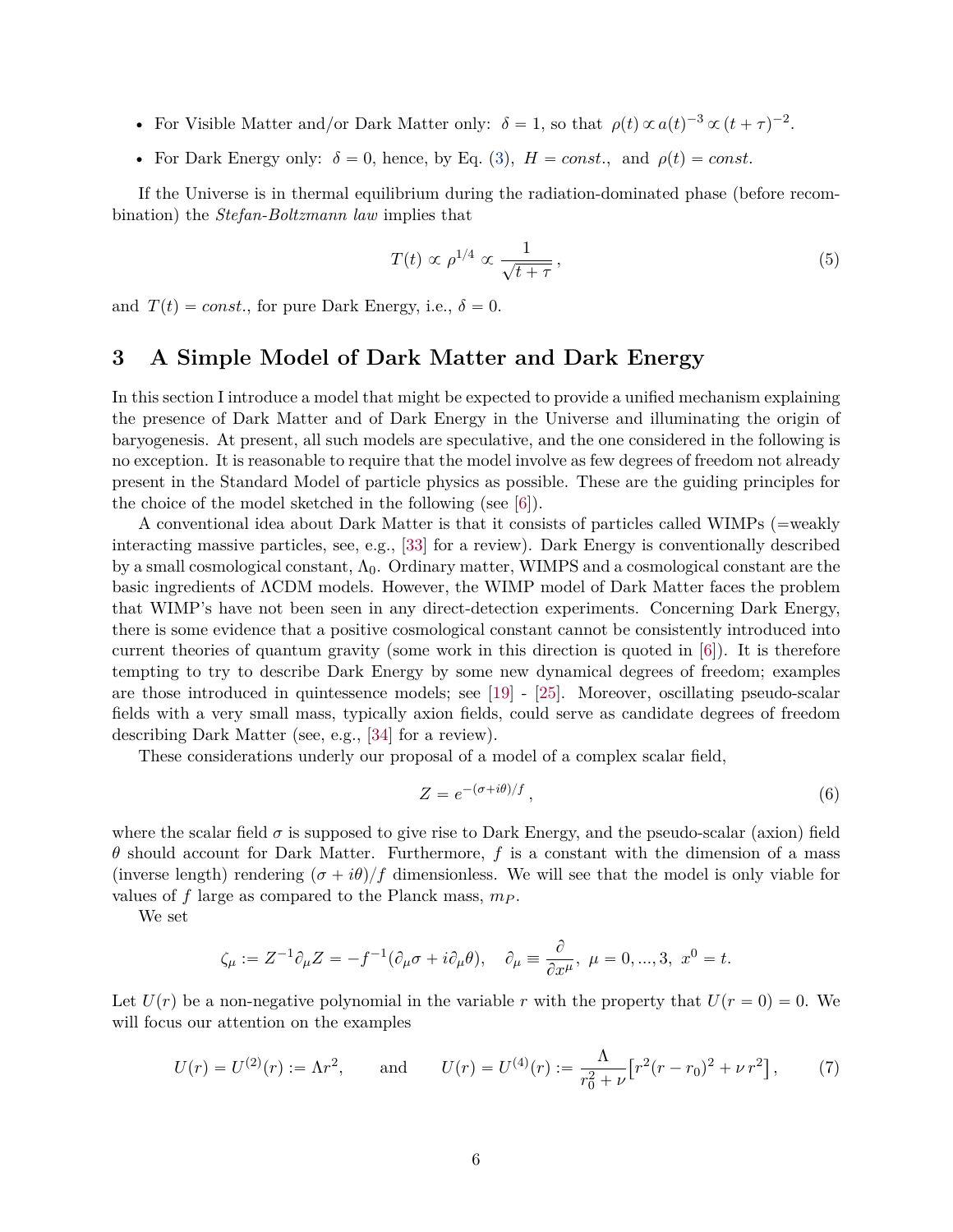where  $\Lambda$  is a constant with the dimension of a fourth power of mass, and  $r_0 > 0$  and  $\nu \ge 0$  are dimensionless constants. We note that the two examples coincide near  $r = 0$ . Let A be a possibly non-abelian gauge field (e.g., the weak  $SU(2)$ -gauge field), and let j be the 3-form dual to an anomalous current,  $\mathfrak{J}^{\mu}$ , (e.g., the baryon current) with the property that

<span id="page-6-6"></span>
$$
d\mathbf{j} = \frac{\alpha}{4\pi} \text{Tr} \left( F_A \wedge F_A \right) + \mathcal{O}(M) \,, \tag{8}
$$

where  $F_A$  is the 2-form field strength of the gauge field A,  $\alpha$  is a dimensionless coupling constant, and M is a typical mass of matter fields appearing in the expression for  $\mathfrak{J}^{\mu}$ 

Let  $g_{\mu\nu}$  denote the metric tensor on space-time, and let g denote its determinant. We introduce an *action functional*, *S*, for the field *Z*.

<span id="page-6-0"></span>
$$
S(\overline{Z}, Z) := \int \left[ \frac{f^2}{2} \overline{\zeta}_{\mu} \cdot \zeta^{\mu} - U(|Z|) - \lambda (\partial_{\mu} \text{Im} Z) \cdot \mathfrak{J}^{\mu} \right] \sqrt{-g} d^4 x , \qquad (9)
$$

where *U* is as in [\(7\)](#page-5-0), and  $\lambda$  is a dimensionless coupling constant. When expressed in terms of the

<span id="page-6-1"></span>scalar field 
$$
\sigma
$$
 and the axion field  $\theta$  the action *S* takes the form  
\n
$$
S(\sigma,\theta) = \int \left[ \frac{1}{2} (\partial_{\mu}\sigma \cdot \partial^{\mu}\sigma + \partial_{\mu}\theta \cdot \partial^{\mu}\theta) - U(e^{-\sigma/f}) + \lambda \partial_{\mu} (e^{-\sigma/f} \sin(\theta/f)) \cdot \mathfrak{J}^{\mu} \right] \sqrt{-g} d^{4}x, \qquad (10)
$$

with  $U(e^{-\sigma/f}) \simeq \Lambda e^{-2\sigma/f}$ , as  $\sigma \to +\infty$ , for *U* as in [\(7\)](#page-5-0).

After a phase transition (e.g., the electro-weak transition at  $T_c \approx 160$  GeV), the gauge field *A* is supposed to acquire a mass. When intergrating out all massive degrees of freedom, with  $g_{\mu\nu}$ , *σ* and *θ* treated as (classical) back ground fields, a low-energy theory results that has an effective action of the form

<span id="page-6-2"></span>
$$
S_{eff}(\sigma,\theta) = \int \left[ \frac{1}{2} (\partial_{\mu}\sigma \cdot \partial^{\mu}\sigma + \partial_{\mu}\theta \cdot \partial^{\mu}\theta) - U(e^{-\sigma/f}) - V(\sigma,\theta) \right] \sqrt{-g} d^{4}x , \qquad (11)
$$

where  $V(\sigma, \theta)$  (=  $\mathcal{O}(\theta^2)$ , for  $\theta \approx 0$ ) is a periodic function of the axion field  $\theta$  of the form

<span id="page-6-5"></span>
$$
V(\sigma,\theta) \simeq \frac{1}{2}\mu^4 e^{-2\sigma/f} \sin^2(\theta/f) \,, \quad \text{ for small values of } e^{-\sigma/f} \, |\sin(\theta/f)|, \tag{12}
$$

where  $\mu$  is a constant with the dimension of mass.

*Remark:* The action functionals in [\(9\)](#page-6-0), [\(10\)](#page-6-1) and [\(11\)](#page-6-2) do *not* give rise to a renormalizable quantum field theory. One should therefore ask whether the effective field theory with action *S* has an "ultraviolet completion." It is tempting to think that superstring theory may yield a complete such theory. This idea has been pursued in [\[35\]](#page-15-10); but, at present, it is doubtful whether it is viable. In this paper, it won't be discussed any further. The functional *S* will only be used as an action functional of a classical field theory describing low-energy (essentially classical) degrees of freedom governing the evolution of the space-time of the cosmos, with one-loop quantum corrections taken into account if necessary.

As usual, the field equations for the fields  $\sigma$  and  $\theta$  are derived by varying the action functional *S* with respect to these fields. Since, in this note, we only explore the dynamics of an isotropic, homogeneous Universe, we assume that  $\sigma$  and  $\theta$  only depend on cosmological time *t*. The equations of motion are then found to be

$$
\ddot{\sigma} + 3H\dot{\sigma} = \left[\frac{2}{f}\Lambda + \frac{\mu^4}{f}\sin^2(\theta/f)\right]e^{-2\sigma/f},\tag{13}
$$

<span id="page-6-4"></span><span id="page-6-3"></span>
$$
\ddot{\theta} + 3H\dot{\theta} = -\frac{\mu^4}{f}\sin(\theta/f)\cos(\theta/f) e^{-2\sigma/f}, \qquad (14)
$$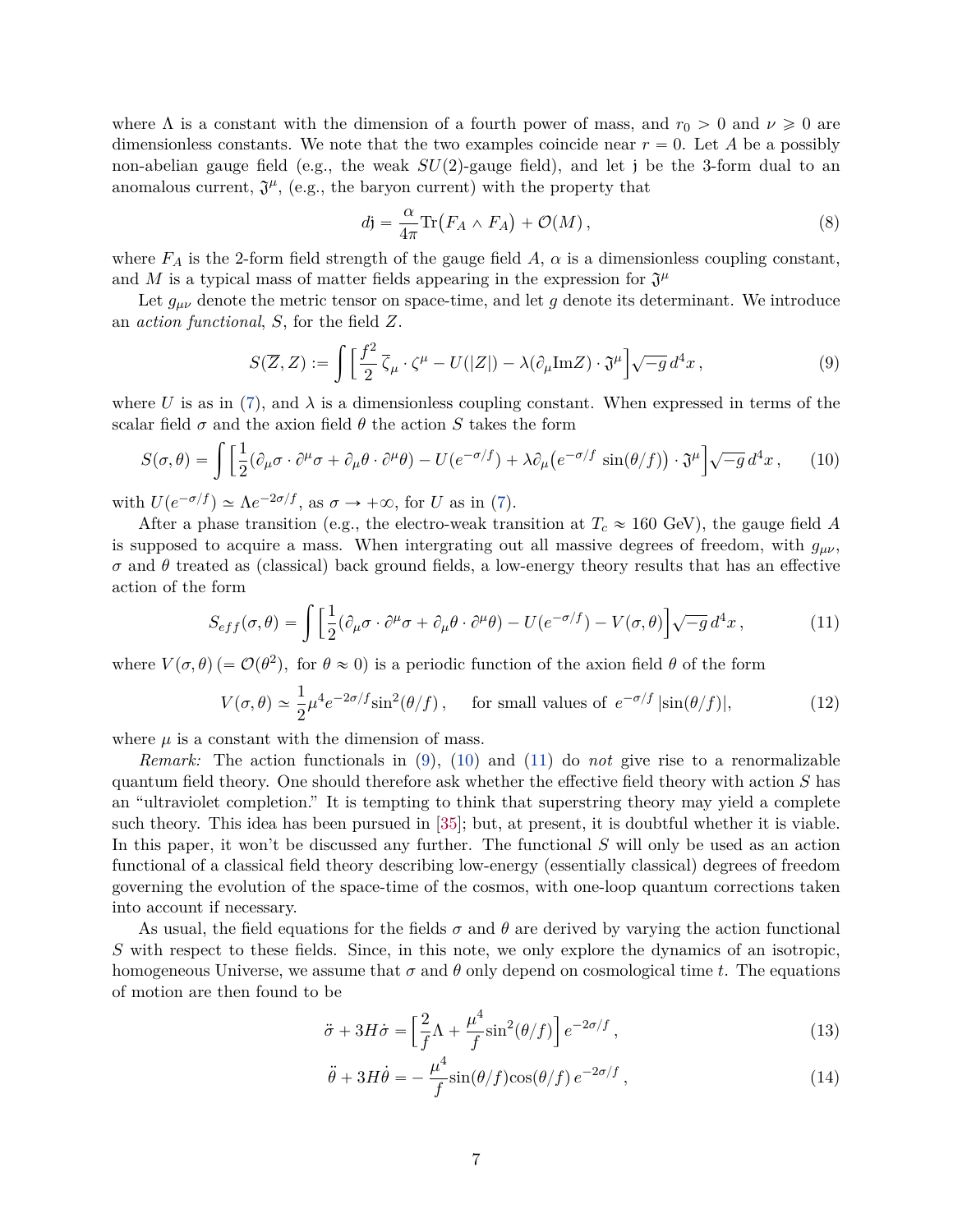where  $H = \dot{a}/a$  is the Hubble constant; (possible further terms involving massive degrees of freedom are ignored).

We intend to explore consequences of the hypothesis that  $\sigma$  plays the role of quintessence giving rise to Dark Energy, and oscillations of  $\theta$  near a minimum of the interaction potential V are a source of Dark Matter. Besides the fields  $\sigma$  and  $\theta$ , radiation contributes to the pressure and the energy density of the early Universe. During some period after reheating, radiation is the dominant contribution to the energy density of the early Universe. As a consequence, the Hubble constant *H* is positive, which, according to Eq. [\(14\)](#page-6-3), causes the oscillations of the axion field  $\theta$  to die out. When the amplitude of oscillations of *θ* becomes small, as is the case in the present era of evolution of the Universe, the first term on the right side of Eq. [\(13\)](#page-6-4) starts to dominate the evolution of the field  $\sigma$ .

If our model is to predict the observed energy densities of Dark Energy and Dark Matter in the Universe the amplitudes of the two terms on the right side of [\(13\)](#page-6-4) must make comparable contributions at redshifts close to  $z = 2$ , just before Dark Energy starts to dominate. As in quintessence models, we assume that the initial value of  $\sigma$  in the early Universe is small. The effective interaction potential V for the axion field  $\theta$  is assumed to be generated at an early time corresponding to a temperature  $T_c$  of a phase transition rendering the gauge field  $A$  massive. Right after the time corresponding to  $T_c$ , the initial condition for  $\theta$  is assumed to be near a local maximum of *V* . We then consider three different periods in the evolution of the Universe:

- 1. The early era when  $\theta$  is close to a local maximum of V, and radiation dominates;
- 2. an intermediate era when Dark Matter dominates over Dark Energy; and
- 3. the late era when Dark Energy dominates.

#### **3.1 The Evolution of the Universe in the Intermediate and Late Era**

I proceed to discuss ideas about the evolution of the Universe during the intermediate and the late era, i.e., after the "Dark Ages," (whence the title of this paper). I begin by sketching what one might expect to happen during the intermediate era 2. Let us suppose that the self-interaction potential *U* is given by  $U(r) = U^{(4)}(r)$ , with  $\nu \approx 0$ . Assuming that the evolution of the fields  $\sigma$ and  $\theta$  at the end of the early era 1 has started at suitable initial values, with  $\sigma$  close to the local minimum,  $\sigma = r_0$ , of the potential *U* and  $\theta$  close to a local maximum of  $V(r_0, \theta)$ , then the field  $\sigma$ is stuck in a *metastable state* (of a possibly rather long life time), with  $\sigma \approx r_0$ , while the field  $\theta$ slowly rolls down towards a local minimum of the effective potential  $V(r_0, \theta)$ , e.g., at  $\theta = 0$ , and then starts to oscillate around that minimum with an initial amplitude of oscillation of  $\mathcal{O}(f)$ . The effective mass of the axion, i.e., of the field quanta of  $\theta$ , is given by  $m_{axion} \approx \frac{\mu^2}{f}$  $\frac{d^2}{f}e^{-r_0/f}$ . Since  $U(\sigma = r_0) \approx 0$ , the Dark Energy density very nearly vanishes during this intermediate period, while the oscillations of  $\theta$  yield a large amount of massive Dark Matter with an equation of state  $p \approx 0$ . The energy density  $\rho(t)$  of the Universe then decreases like  $a(t)^{-3}$  (see Sect. 2). Since the Universe is expanding, with  $H > 0$ , the oscillations of  $\theta$  are damped (see Eq. [\(14\)](#page-6-3)). Towards the end of era 2, a *"cosmological wetting transition*"<sup>[4](#page-7-0)</sup> sets in, as sketched in [\[5\]](#page-13-4), and the field  $\sigma$  tunnels out of the region near the local minimum of *U* and evolves towards larger values. As a consequence, the value of *U* becomes positive, meaning that a non-vanishing Dark-Energy density develops. The field  $\sigma$  then starts to slowly roll down the exponentially decreasing slope of  $U$  towards larger and

<span id="page-7-0"></span><sup>&</sup>lt;sup>4</sup>For a discussion of the wetting transition see, e.g., [\[37\]](#page-15-11). According to this reference, the cosmological wetting transition may be expected to be continuous (of second order).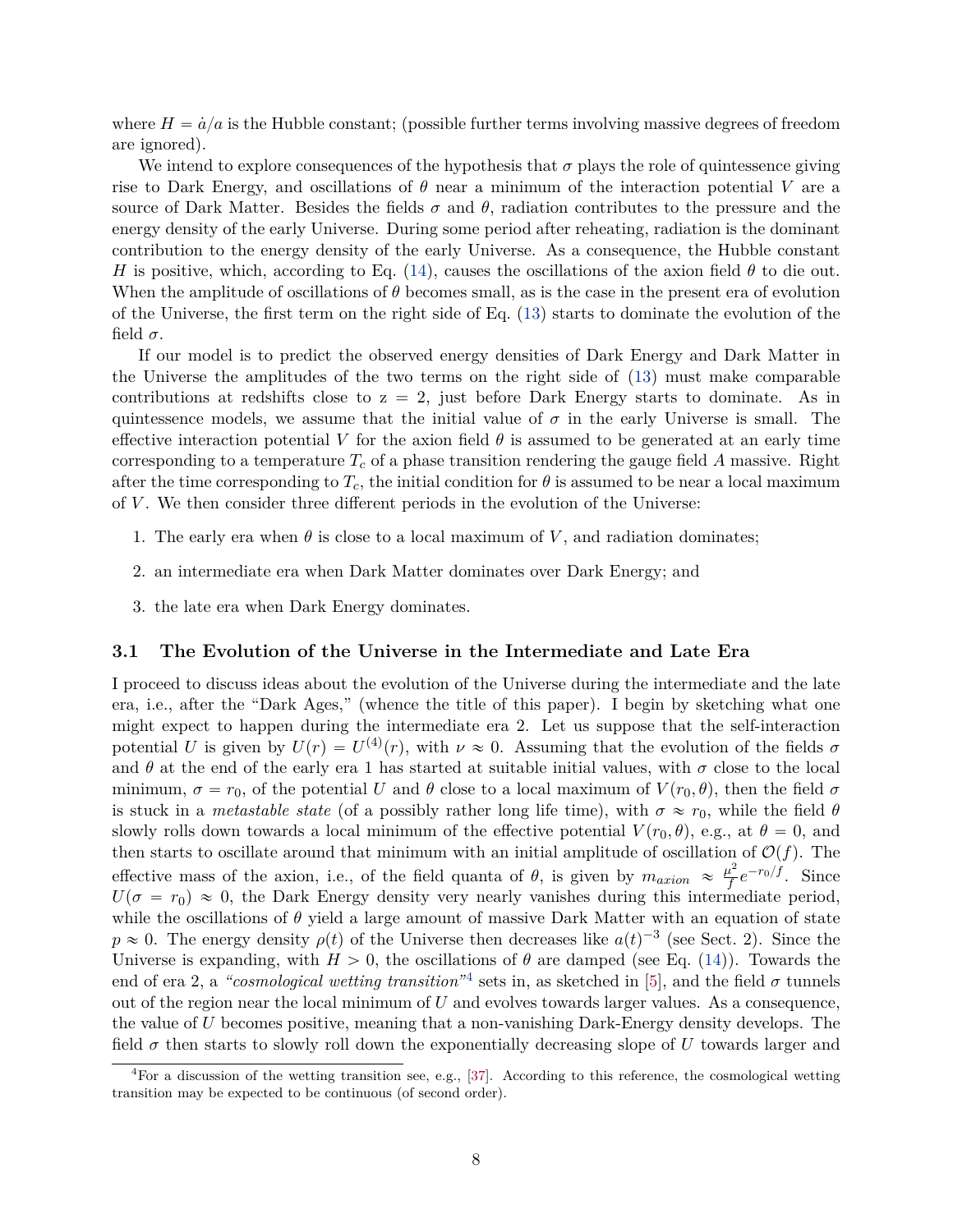larger values; the second term on the right side of Eq. [\(13\)](#page-6-4) becomes negligibly small as compared to the first term. The effective mass of the axion,

$$
m_{axion} \approx \frac{\mu^2}{f} e^{-\sigma/f},
$$

becomes *time-dependent* and decreases towards smaller and smaller values. This implies that Dark-Matter lumps around galaxies tend to expand. After some time, the contribution of axions to the energy balance of the Universe becomes much smaller than the contribution of the degrees of freedom of  $\sigma$ ; i.e., Dark Energy starts to dominate, and the late, Dark-Energy dominated period 3 in the evolution of the Universe sets in. (See [\[6\]](#page-13-5) for a more quantitative discussion of era 2.)

The speed by which  $\sigma$  rolls down the slope of U towards larger and larger values is controlled by the parameter *f*. In order to get an equation of state compatible with observational data in the late period 3, *f* must be proportional to the Planck mass, *m<sup>P</sup>* , with a factor of proportionality that may be quite large, as will be discussed next.

#### **3.2 Predictions Concerning the Late Era**

In the following, we focus our attention on the evolution of the Universe during the late era 3. We make the ansatz that  $\sigma$  only depends on cosmological time t and that the metric of space-time satisfies the Friedmann equations; see [\(2\)](#page-3-2) and [\(3\)](#page-4-0), with

$$
\rho + p = \delta \rho, \quad 0 < \delta < 4/3.
$$

In the Dark-Energy dominated era 3,  $\delta$  must be quite small, with  $\delta \lessapprox \frac{1}{4}$  $\frac{1}{4}$ . By Eq. [\(4\)](#page-4-1), we then have that  $H(t) = (2/3\delta)t^{-1}$  (w.l.o.g. the constant  $\tau$  in [\(4\)](#page-4-1) is set to 0 in the following). Neglecting the second term on the right side of [\(13\)](#page-6-4) (or replacing  $\sin^2(\theta/f)$  on the right side of (13) by its tiny mean value over a period of oscillation), the equation of motion for  $\sigma$  is given by

<span id="page-8-1"></span>
$$
\ddot{\sigma}(t) + \frac{2}{\delta t} \dot{\sigma}(t) \approx \frac{2}{f} \Lambda_{eff} e^{-2\sigma/f}, \qquad (15)
$$

where, in the following, the effective coupling constant  $\Lambda_{eff}$  will be denoted again by  $\Lambda$ , and the dynamics of  $θ$  will now be neglected.<sup>[5](#page-8-0)</sup>

The quantities  $\rho$  and  $p$  have to be calculated from the energy-momentum tensor,  $T$ , of the theory and must then be plugged into the Friedmann equations. The energy-momentum tensor in an isotropic, homogeneous space-time has the form

$$
T \equiv (T^{\mu}_{\ \nu}) = \text{Diag}(\rho, -p, -p, -p).
$$

The contribution of the field  $\sigma$  to *T* is calculated from the formula  $T_{\mu\nu} = \frac{\delta S(\sigma,\theta=0)}{\delta g^{\mu\nu}}$ , which implies

$$
T^{\mu}_{\ \nu}(x) = \frac{\partial \mathcal{L}(\sigma)}{\partial(\partial_{\mu}\sigma(x))} \cdot (\partial_{\nu}\sigma)(x) - \delta^{\mu}_{\ \nu}\mathcal{L}(\sigma)(x) \,, \tag{16}
$$

where  $\mathcal{L}(\sigma) = \left(\frac{1}{2}\right)$  $\frac{1}{2}\partial_{\mu}\sigma \cdot \partial^{\mu}\sigma - U(e^{-\sigma/f})$ . For simplicity, we may now choose *U* to be given by  $U = U^{(2)}$  (see [\(7\)](#page-5-0)), which is justified for large values of  $\sigma$ . For our special ansatz,  $\sigma = \sigma(t)$  (indep. of  $\vec{x}$ ), this yields

$$
\rho_{\sigma} = \frac{1}{2}\dot{\sigma}^2 + \Lambda e^{-2\sigma/f}, \quad p_{\sigma} = \frac{1}{2}\dot{\sigma}^2 - \Lambda e^{-2\sigma/f}.
$$
 (17)

<span id="page-8-0"></span><sup>&</sup>lt;sup>5</sup>In estimating  $\Lambda_{eff}$  one-loop quantum corrections of the  $\theta$ -theory should be taken into account.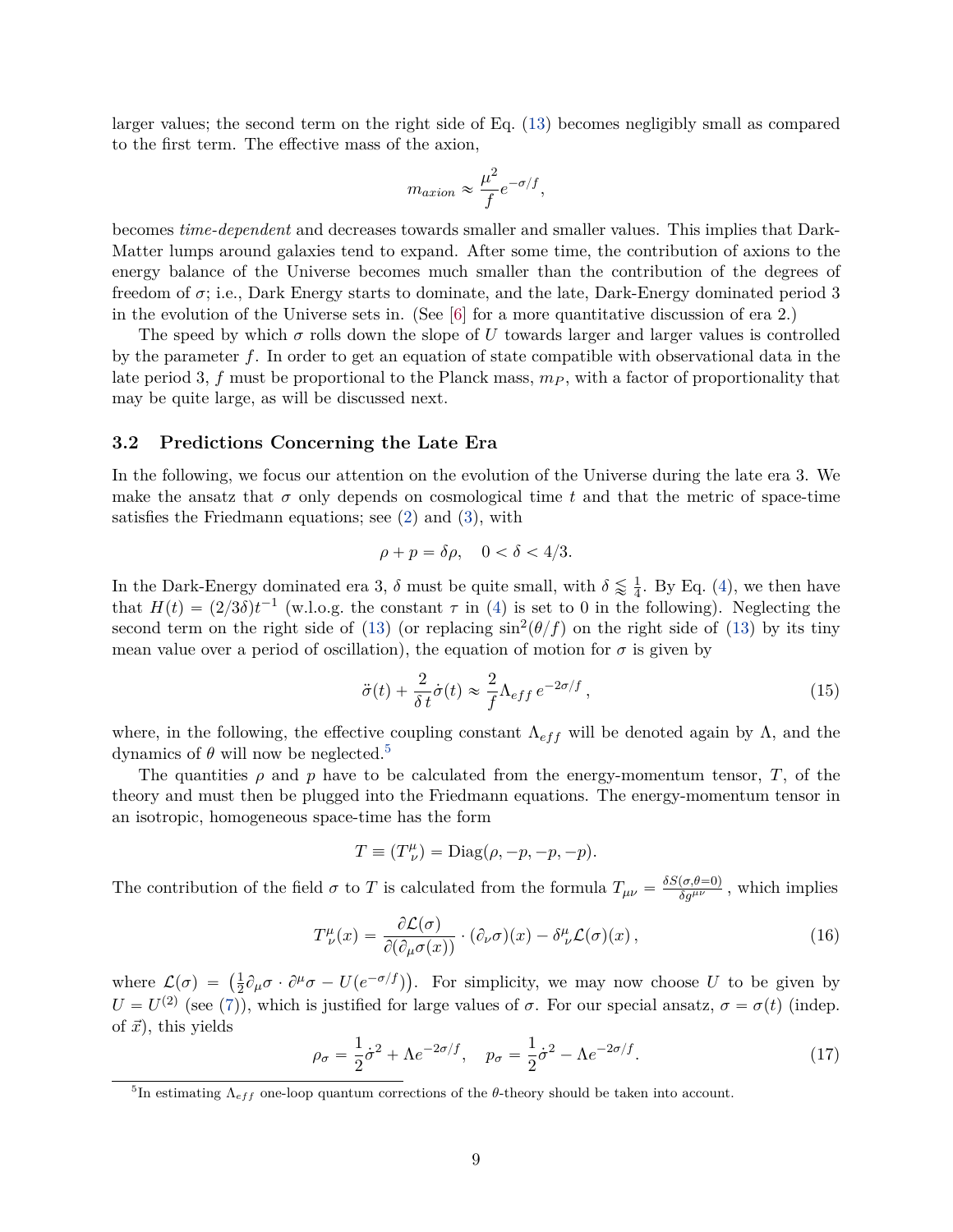Setting  $\rho = \rho_{\sigma} + \rho_{M}, p = p_{\sigma} + p_{M}$ , where  $\rho_{M}$  is the energy density of matter and  $p_{M} \approx 0$  its pressure (the contribution of radiation can be neglected at late times), the Friedmann equations (with  $k = 0$  and a vanishing cosmological constant  $\Lambda_0$ ) yield

$$
-\frac{2}{\kappa}\dot{H} = \rho + p = \dot{\sigma}^2 + \rho_M = \delta\rho = \frac{3\delta}{\kappa}H^2.
$$
 (18)

A special solution of Eq. [\(15\)](#page-8-1) is given by

<span id="page-9-1"></span>
$$
\sigma(t) \equiv \sigma^{(0)}(t) = \sigma_0 \ln(\frac{t}{t_0}), \text{ with } \sigma_0 = f \text{ and } t_0 = \sqrt{\frac{2-\delta}{2\delta\,\Lambda}}\,f. \tag{19}
$$

For this solution, we have that

$$
\rho_{\sigma}(t) + p_{\sigma}(t) = \delta \rho_{\sigma}(t), \quad \forall \delta \,, \tag{20}
$$

with

$$
\rho_{\sigma}(t) = \frac{f^2}{\delta}t^{-2}, \quad p_{\sigma}(t) = (1 - \frac{1}{\delta})f^2t^{-2}.
$$

Thus, the Friedmann equations are *solved*, provided

<span id="page-9-0"></span>
$$
\rho_M, p_M = 0, \text{ and } f^2 = \frac{4}{3\delta\kappa} \tag{21}
$$

Tantalizingly,  $f = 4\kappa^{-1/2} = 4m_P$ , for  $\delta = \frac{1}{12}$ .

*Remarks:*

- I. Expression [\(21\)](#page-9-0) for  $f^2$  suggests that the field  $\sigma$  is a *gravitational degree of freedom*. In work with *Chamseddine* and *Grandjean* [\[36\]](#page-15-12), an exponential self-interaction potential for the field *σ* has been obtained. Moreover, it has been suggested that  $exp[-(2\sigma/f)]$  is related to the scale of an extra dimension (chosen to be discrete in [\[36\]](#page-15-12)), and that  $f = \mathcal{O}(\kappa^{-1/2})$  is a consequence of deriving the action functional for *σ* from a *higher-dimensional Einstein-Hilbert action* by "dimensional reduction". Actually, a very similar idea had previously been proposed in [\[19\]](#page-14-11). Recently, it has been taken up again in [\[35\]](#page-15-10) in the context of superstring theory.
- II. One may expect that, as time  $t \to \infty$ , when matter and radiation become negligible, the solution  $\sigma^{(0)}$  is an *"attractor"* in solution-space. This expectation is supported by the following result.

*Theorem:* General solutions,  $\sigma(t)$ , of Eq. [\(15\)](#page-8-1) approach  $\sigma^{(0)}(t)$ , as  $t \to \infty$ .

*Linear Stability:*

Inserting the ansatz  $\sigma(t) := \sigma^{(0)}(t) + \sigma^{(1)}(t)$ , with  $\sigma^{(1)}(t) \ll \sigma^{(0)}(t)$ , for large *t*, into [\(15\)](#page-8-1) and linearizing in  $\sigma^{(1)}$ , we find that

$$
\sigma^{(1)}(t) \propto t^{-\beta}, \quad \text{with} \ \ \beta = \gamma \pm \sqrt{\gamma^2 - 8\gamma}, \quad \gamma := \frac{2}{\delta} - 1 > \frac{1}{2}.
$$

Note that  $\text{Re}\,\beta \geqslant 0, \forall \delta \leqslant \frac{4}{3}$  $\frac{4}{3}$ , with  $\beta > 0$ , if  $\delta \leq \frac{2}{9}$  $\frac{2}{9}$ ; hence  $\sigma^{(1)}(t) \searrow 0$ , as  $t \to \infty$ , for  $\delta$  small enough. If  $\gamma < 8$ , i.e.  $\delta > \frac{2}{9}$  $\frac{2}{9}$ , then Im  $\beta \neq 0$ , hence  $\sigma^{(1)}$  describes *oscillations* with a tiny time-dependent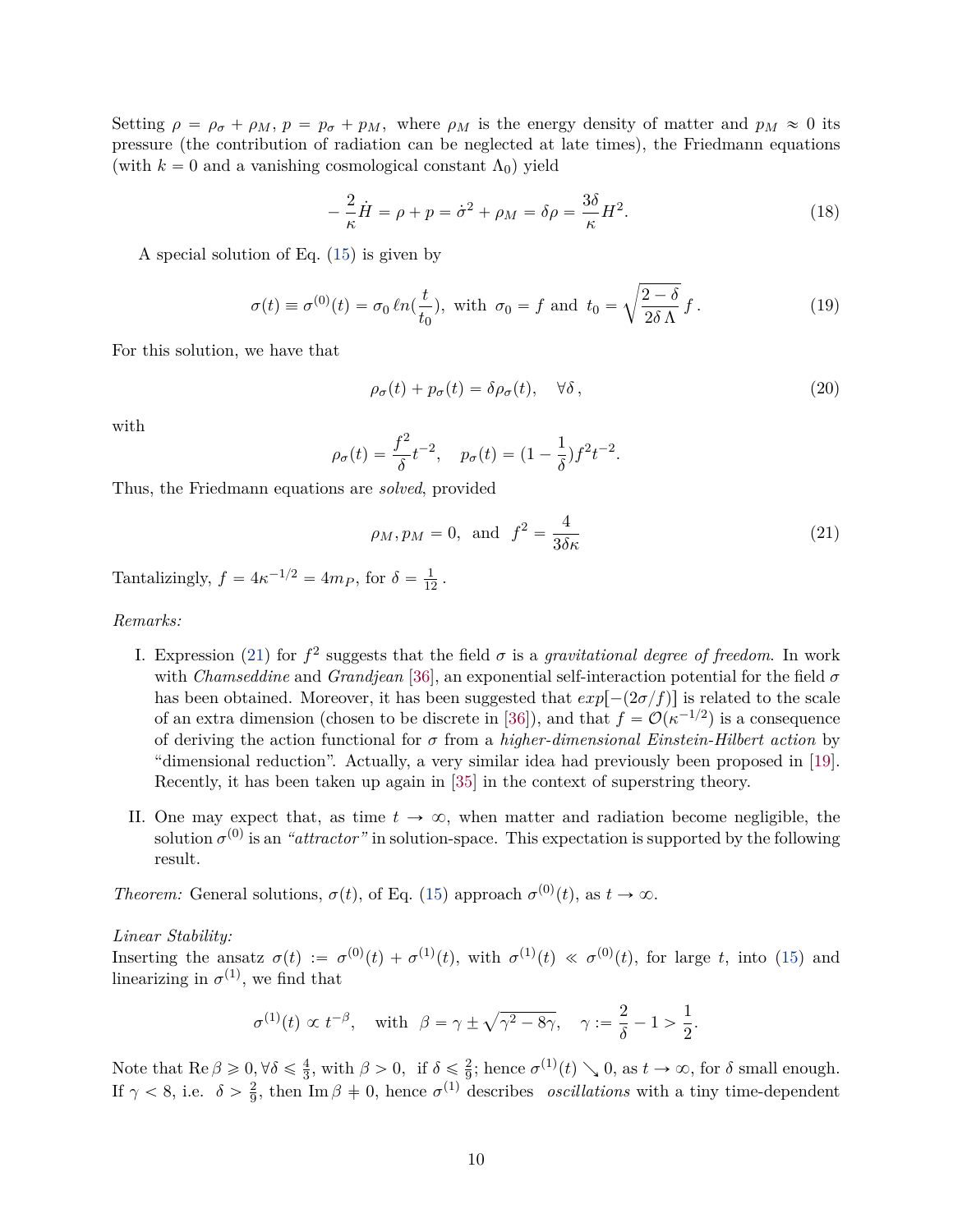mass  $\alpha f(t_0/t)^2$  that die out like  $t^{\frac{1}{2}-\delta^{-1}}$ .

*Non-Linear Stability:*

$$
\rho_\sigma = \frac{1}{2}\dot{\sigma}^2 + \Lambda e^{-2\sigma/f}
$$

is a *Lyapunov functional* that decreases in time on solutions of [\(15\)](#page-8-1). *All* solutions of [\(15\)](#page-8-1) are bounded above by  $ln(\frac{t}{t_s})$  $(\frac{t}{t_*})$ , for some  $t_*$ .

#### **3.3 Observational Constraints on Model Parameters**

In order for the model discussed in this paper to be compatible with observational data some constraints need to be imposed on the values of the parameters  $f, \Lambda$ , and  $\mu$  in the action functional introduced in [\(11\)](#page-6-2) and [\(12\)](#page-6-5) and on the value of the transition temperature  $T_c$  below which the gauge field *A* becomes massive and the effective potential *V* for the axion field  $\theta$  is generated. Let  $t_0$  denote the present time. As argued above, for the field  $\sigma$  to qualify as quintessence, predicting an acceptable equation of state typical of the Dark-Energy era, we must require that  $f = \mathcal{O}(m_P)$ .

In the Dark-Energy era, the first term on the right side of Eq. [\(13\)](#page-6-4) must dominate over the second term. For this to happen one must demand that

$$
\Lambda e^{-2\sigma(t_0)/f} \approx T_0^4 z_{eq} ,
$$

where  $T_0$  is the present temperature of the CMB, and  $z_{eq}$  is the redshift at the time of equal matter and radiation (besides imposing a bound on the parameter  $\mu$ ); see [\[6\]](#page-13-5). The Stefan-Boltzmann law is used in this relation.

The parameter  $\mu$  is constrained by the requirement that the present amplitude,  $\mathcal{A}(t_0)$ , of oscillations of the axion field *θ* be compatible with the presently observed contribution of Dark Matter to the energy density of the Universe. This amounts to imposing the condition that

$$
\mu^4 \left(\mathcal{A}(t_0)/f\right)^2 e^{-2\sigma(t_0)/f} = \mathcal{O}(T_0^4 z_{eq}).
$$

Assuming that  $\sigma(t_0) = \mathcal{O}(f)$ , we may replace  $e^{-2\sigma(t_0)/f}$  by a constant,  $\mathcal{O}(1)$ , smaller than 1 in the two conditions just stated. Using a straightforward estimate on  $\mathcal{A}(t_0)$ , one then finds that

$$
\Lambda = \mathcal{O}(T_0^4 z_{eq}), \qquad \mu^4 \Big(\frac{T_0}{T_c}\Big)^3 = \mathcal{O}(T_0^4 z_{eq}). \tag{22}
$$

As Eq. [\(14\)](#page-6-3) shows, the value of the parameter  $\mu$ , along with the value of  $\sigma(t_0)/f$ , determines the mass, *maxion*, of the axion, which, in our model, is the mass of the Dark-Matter particle. Setting  $e^{-2\sigma(t_0)/f}$  to a constant of  $\mathcal{O}(1)$ , we find that

$$
m_{axion} = \mathcal{O}(\mu^2/f).
$$

These considerations yield

<span id="page-10-0"></span>
$$
\mu^2 = \mathcal{O}(m_{axion} \cdot m_P), \qquad T_c = \mathcal{O}(m_{axion}) \times 10^{20}.
$$
 (23)

To end up with a realistic value for *T<sup>c</sup>* one must assume that the present value of the axion mass is  $m_{axion} = \mathcal{O}(10^{-20} - 10^{-12})$  eV, i.e., the axion of the Dark-Energy era must be very light. (Clearly,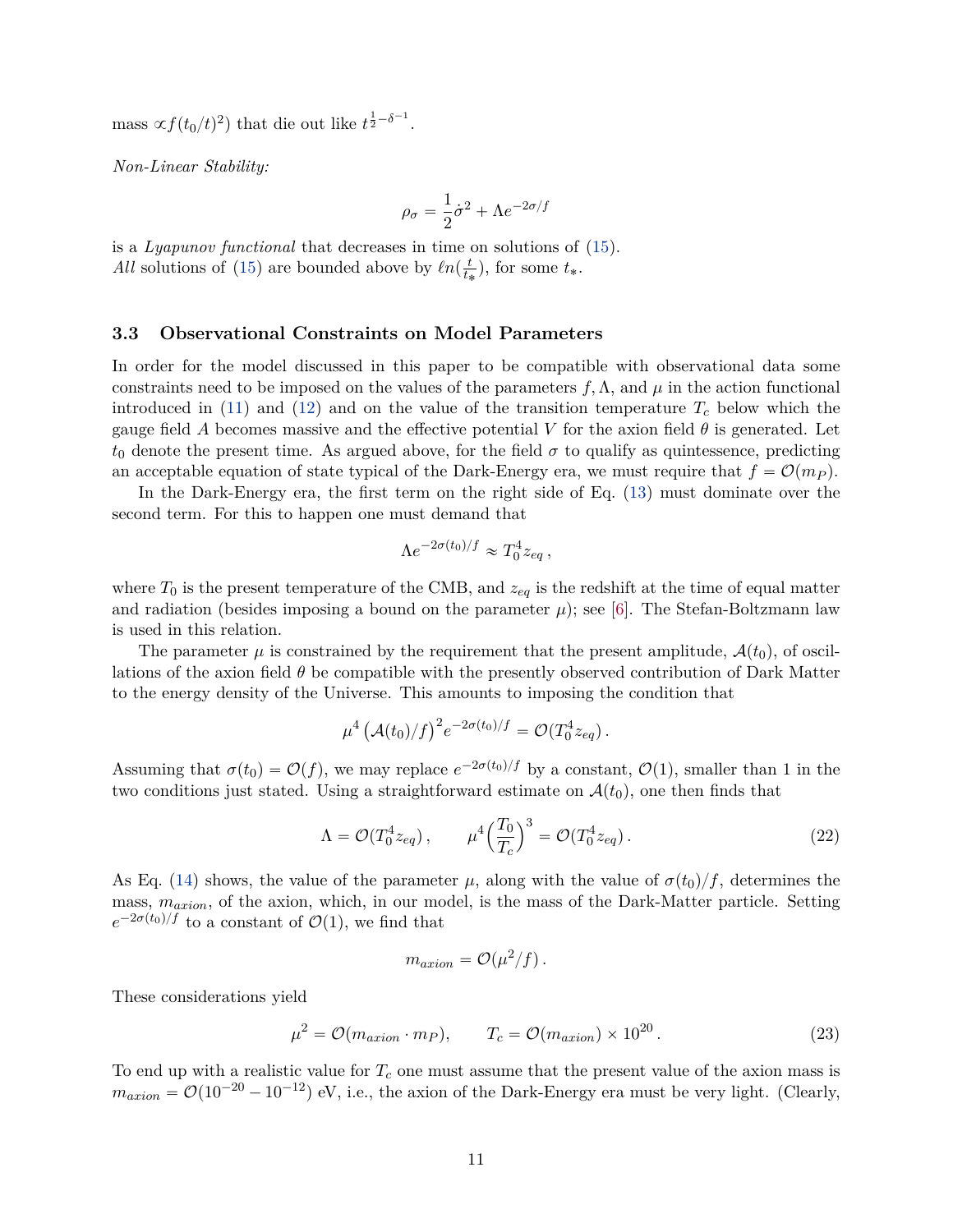the order of magnitude of *maxion* depends on the nature of the phase transition happening at the temperature  $T_c$ , which we presently leave open.)

The idea that a very light axion, as considered above, may be a candidate particle for so-called *"fuzzy Dark Matter"* has been rather widely discussed in the literature. For a recent analysis of this idea see  $[18]$  and references given there.<sup>[6](#page-11-0)</sup> So far, no direct detection of Dark Matter particles has been reported. This fact may favour models involving very light Dark-Matter particles such as the one considered in this paper. Furthermore, for axion masses like those in [\(23\)](#page-10-0), the axion as a source of Dark Matter is unlikely to form "small-scale" structure in the Universe, another welcome feature of our model.

Returning to Eqs. [\(19\)](#page-9-1) and [\(21\)](#page-9-0) and recalling the Theorem stated after Remark II, one concludes that the following scenario for the late-time evolution of the Universe is plausible:

Constraining the model-parameter values such that an acceptable equation of state holds in the late-time (Dark-Energy) era one is led to expect that, at very late times in the evolution of the Universe, the degrees of freedom of radiation, Dark Matter and visible matter can be neglected and the behavior of "quintessence" is described (at least qualitatively) by the solution  $\sigma(t) \equiv \sigma^{(0)}(t)$  $= \sigma_0 \ln \left( \frac{t}{t_0} \right)$  $\frac{t}{t_0}$ ) displayed in Eq.[\(19\)](#page-9-1) of the equation of motion [\(15\)](#page-8-1) (with  $\rho + p \ll \rho$ ).

On the basis of our model it is quite safe to predict that the large-time fate of the Universe, dominated by Dark Energy, will be very boring; i.e., *the Universe must be expected to end in a Dark Age!*

#### **3.4 Some Comments on Baryogenesis**

We conclude this section with a few sketchy comments on physics in the very early era (era 1), in particular on *baryogenesis* and Matter-Antimatter Asymmetry (MAA). We return to Eqs. [\(8\)](#page-6-6) and [\(9\)](#page-6-0), with  $\mathfrak{J}^{\mu}$  the baryon current of the standard model. As argued in [\[38,](#page-15-13) [39\]](#page-15-14) and in [\[40\]](#page-16-0) (see also [\[7,](#page-13-6) [8\]](#page-14-0) for more recent accounts of related ideas), the coupling of the anomalous baryon current  $\mathfrak{J}^{\mu}$ to the gradient of a pseudo-scalar field, as in [\(9\)](#page-6-0) and [\(10\)](#page-6-1), can trigger the growth of baryon number and MAA in the early Universe.[7](#page-11-1) To see how this may work we first notice that the current

$$
\widetilde{\mathfrak{J}}^{\mu} := \mathfrak{J}^{\mu} - \frac{\alpha}{2\pi} C S^{\mu}(A), \quad \text{where}
$$
  

$$
CS^{\mu}(A) := \varepsilon^{\mu\nu\kappa\rho} \operatorname{Tr}(A_{\nu} F_{\kappa\rho} + \frac{2}{3} A_{\nu} A_{\kappa} A_{\rho})
$$
 (24)

is the dual of the Chern-Simons 3-form, is *conserved*, but *not* gauge-invariant. However, the charge

$$
\mathfrak{Q}:=\int_{\sigma_t}\widetilde{\mathfrak{j}},
$$

where  $\tilde{j}$  is the 3-form dual to the current  $\tilde{\mathfrak{J}}^{\mu}$ , is a *gauge-invariant, conserved* charge. (To simplify the following discussion we treat the gauge field *A* as a classical external field. However, one can treat this field as quantized and introduce appropriate expectation values at the right places; see, e.g., [\[4\]](#page-13-3).) Let us imagine that, at temperatures larger than *T<sup>c</sup>* (before the gauge field *A* becomes massive), the Chern-Simons 3-form of the gauge field *A* is non-zero, with

$$
CS^0(A) \equiv \mathfrak{h} + 0 \tag{25}
$$

<span id="page-11-0"></span> $6$ Unfortunately, the analysis in [\[18\]](#page-14-10) involves approximations that appear to be illegitimate, given results in [\[14,](#page-14-6) [15,](#page-14-7) [16\]](#page-14-8).

<span id="page-11-1"></span><sup>&</sup>lt;sup>7</sup>For this to happen the phase transition at the temperature  $T_c$  may have to be discontinuous, i.e., of first-order.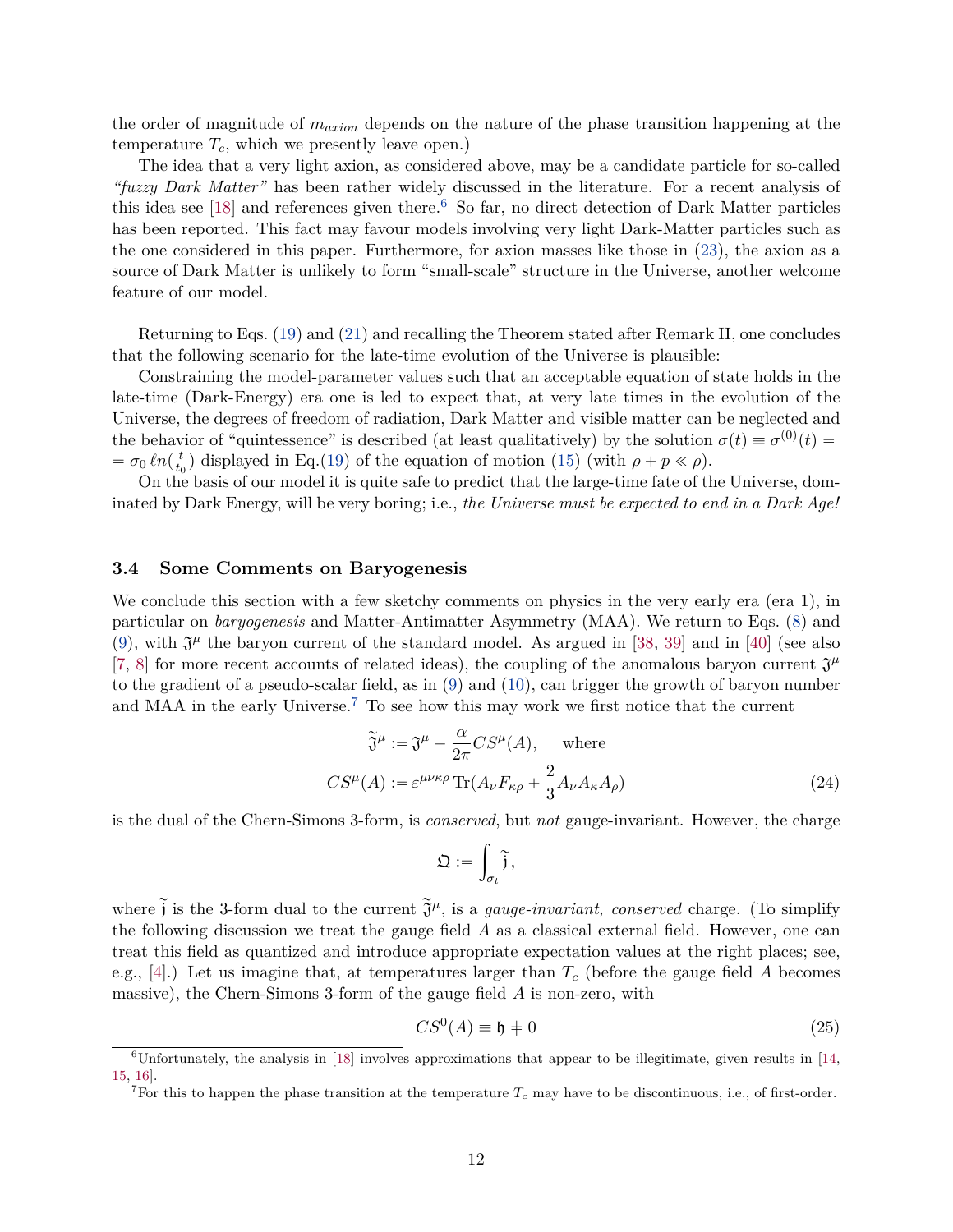a non-zero helicity density that depends on time but is approximately constant in space. After the phase transition at the time  $t_c$  corresponding to the temperature  $T_c$ , the gauge field A becomes massive, and  $CS^0(A)$  vanishes thereafter. Conservation of  $\mathfrak{Q}$  then implies that the density j<sup>0</sup> changes by an average amount given by h; i.e., a non-zero baryon density is generated during this phase transition, assuming that  $\mathfrak h$  was non-zero in the high-temperature phase.

The growth of a non-vanishing helicity density  $\mathfrak{h}$  at times earlier than  $t_c$  can be the result of processes triggered by the last term,  $-\lambda \partial_\mu (e^{-\sigma/f} \sin(\theta/f)) \cdot \mathfrak{J}^\mu$ , within the bracket under the integral of the action functional in Eq. [\(10\)](#page-6-1), which, after an integration by parts, corresponds to

$$
\frac{\lambda \alpha}{4\pi} e^{-\sigma/f} \sin(\theta/f) \operatorname{Tr}(F_A \wedge F_A) + \mathcal{O}(M)
$$

see Eq. [\(8\)](#page-6-6). For such processes to be effective, one assumes that there exists an era during which the field  $e^{-\sigma/f} \sin(\theta/f)$  slowly rolls from an initial value  $\approx \lambda e^{-r_0/f}$  towards values close to 0. That slow roll of a pseudo-scalar axion field leads to a (spatially rather uniform) non-zero helicity density h has been shown in [\[38,](#page-15-13) [39\]](#page-15-14). The main arguments underlying this claim have been recalled in [\[6\]](#page-13-5). Related arguments have been used to propose a possible mechanism that may explain the presence of tiny, highly uniform primordial magnetic fields in the Universe extending over intergalactic disctances; (see [\[12,](#page-14-4) [4,](#page-13-3) [7,](#page-13-6) [8\]](#page-14-0) and references given there).<sup>[8](#page-12-0)</sup> For more details the reader is referred to the literature quoted above.

## **4 Concluding Remarks**

To an outsider like myself, theoretical cosmology – in contrast to observational, phenomenological and computational cosmology – does not look like a firmly established science, yet. The following features of theoretical cosmology appear to point to serious difficulties in our understanding of key problems that will have to be overcome in the future.

- 1. The coupled partial differential equations describing the evolution of radiation, visible matter, Dark Matter, Dark Energy and the geometry of space-time are highly non-linear. They may be expected to exhibit instabilities, in particular gravitational instabilities, that we do not know how to treat properly, yet.<sup>[9](#page-12-1)</sup>
- 2. In every full-fledged analysis of the evolution of the Universe, sooner or later, one faces the necessity to treat all degrees of freedom of radiation and matter quantum-mechanicallly; but, *faute de mieux*, all gravitational degrees of freedom (the metric *g*, the Dark-Energy field  $\sigma$ ,...) are treated classically. This leads to logical inconsistencies. While there may be various self-consistent ways (semi-classical approximations) to defuse this fundamental problem, it is deeply disturbing that we still do not know how to combine Quantum Theory with a Relativistic Theory of Gravitation in a mathematically consistent-looking theory.
- 3. On the positive side, a case can be made for the existence of additional gravitational degrees of freedom (in this paper in the form of the field  $Z = e^{-(\sigma + i\theta)/f}$ ) accounting for Dark Matter and Dark Energy. This is bound to inspire thoughts on "physics beyond the Standard Model," which will hopefully bear fruit in the future.

<span id="page-12-0"></span><sup>8</sup> It should be mentioned that the axion field involved in the discussion just presented may differ from the field *θ* introduced earlier.

<span id="page-12-1"></span><sup>&</sup>lt;sup>9</sup>Incidentally, this is a proviso against the treatment of fuzzy dark matter presented in [\[18\]](#page-14-10).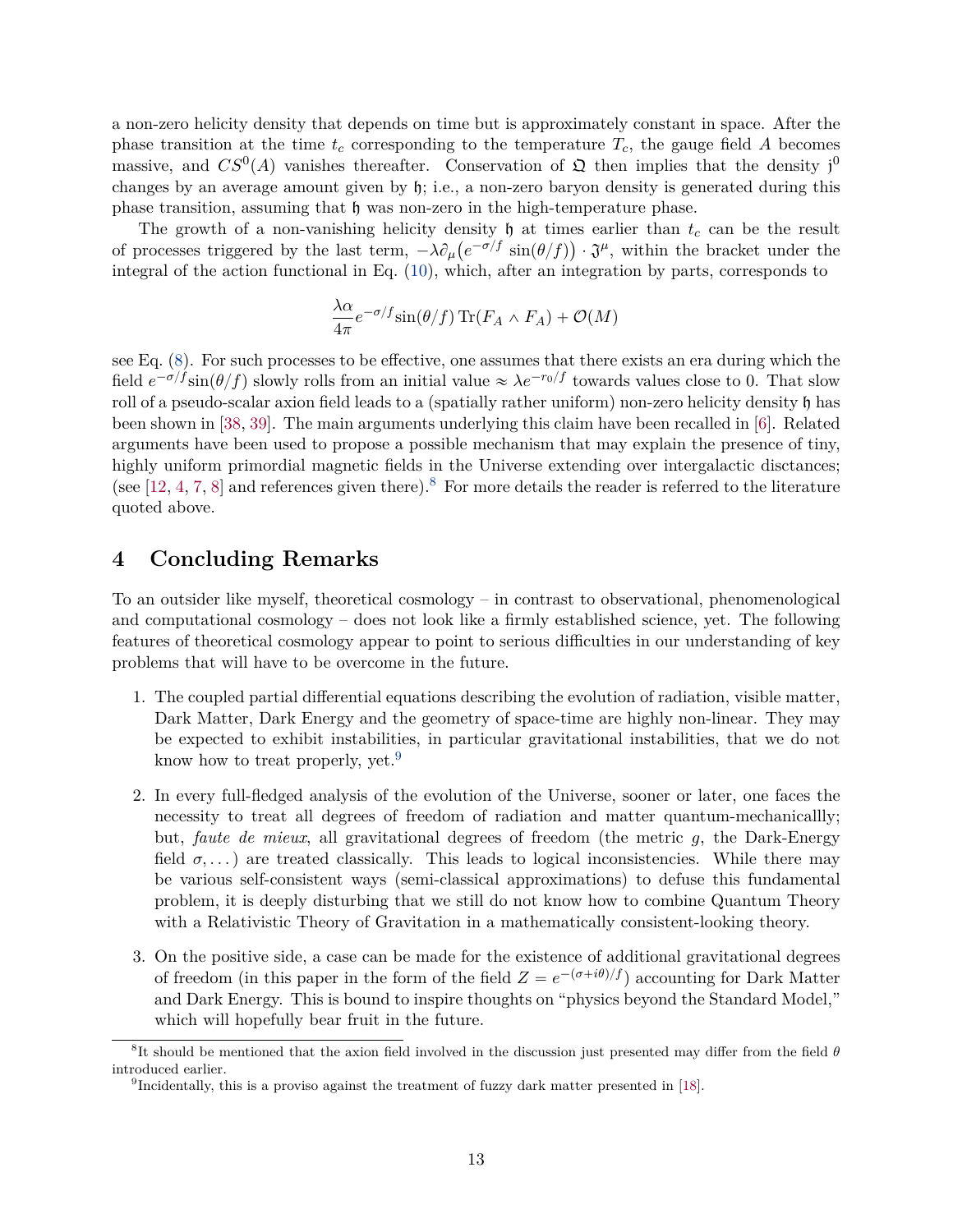4. The form of the effective potential,  $\propto e^{-2\sigma/f}$ , of the field  $\sigma$ , which gives rise to Dark Energy, appears to emerge from different scenarios involving *extra dimensions*, in particular from superstring theory (see [\[35\]](#page-15-10)). Although we do not know any quantitatively satisfactory derivation of this potential, yet, we may feel encouraged to take theories with extra dimensions seriously.

I should stress that there are plenty of competing recent ideas about the nature of Dark Matter and Dark Energy. As one example I mention an intriguing proposal made in [\[41,](#page-16-1) [42\]](#page-16-2).

—

To conclude, I return to the theme alluded to at the beginning of this paper with a comment concerning the "Dark Age" that may loom over humanity. I quote the eminent mathematician Alexander Grothendieck, who, more than fifty years ago, said (see [\[43\]](#page-16-3)):<sup>[10](#page-13-7)</sup>

*... depuis fin juillet 1970 je consacre la plus grande partie de mon temps en militant pour le mouvement "Survivre", fondé en juillet à Montréal. Son but est la lutte pour la survie de l'espèce humaine, et même de la vie tout court, menacée par le déséquilibre écologique croissant causé par une utilisation indiscriminée de la science et de la technologie et par des mécanismes sociaux suicidaires, et menacée également par des conflits militaires liés* [à la politique d'hégémonie des grandes puissances et] *à la prolifération des appareils militaires et des industries d'armements. ...*

Sadly, we have apparently not learned much, if anything, during the past fifty years!

### <span id="page-13-0"></span>**References**

- [1] M. V. Berry, *Principles of Cosmology and Gravitation*, Taylor and Francis group, Milton Park, Abingdon-on-Thames, Oxfordshire UK; fist edition 1989, e-book New York 2017.
- <span id="page-13-1"></span>[2] J. Miralda-Escudé, *The Dark Age of the Universe*, Science **300**, 1904 - 1909 (2003).
- <span id="page-13-2"></span>[3] J. P. Ostriker and P. Steinhardt, *New Light on Dark Matter*, Science **300**, 1909 - 1913 (2003).
- <span id="page-13-3"></span>[4] J. Fröhlich, *Statistical Mechanics of the Universe*, Talks, ETH 2016, Rome 2017, ...
- <span id="page-13-4"></span>[5] R. Brandenberger, J. Fröhlich and R. Namba, *Unified Dark Matter, Dark Energy and Baryogenesis via a "Cosmological Wetting Transition,"* JCAP **1909**, 069 (2019) - doi:10.1088/1475-7516/2019/09/069 [arXiv:1907.06353 [hep-th]].
- <span id="page-13-5"></span>[6] R. Brandenberger and J. Fröhlich, *Dark Energy, Dark Matter and Baryogenesis from a model of a complex axion field*, JCAP **2104**, 030 (2021) - doi.org/10.1088/1475- 7516/2021/04/030 [arXiv:2004.10025]
- <span id="page-13-6"></span>[7] J. Fröhlich and B. Pedrini, *New applications of the chiral anomaly*, in: "Mathematical Physics 2000," A. Fokas, A. Grigoryan, T. Kibble and B. Zegarlinski (eds.), Imperial College Press, London and Singapore, 2000, pp. 9–47 [arXiv:hep-th/0002195v2 1 March 2000].

<span id="page-13-7"></span> $10$ I trust that Grothendieck's text can be understood by people who are not fluent in French.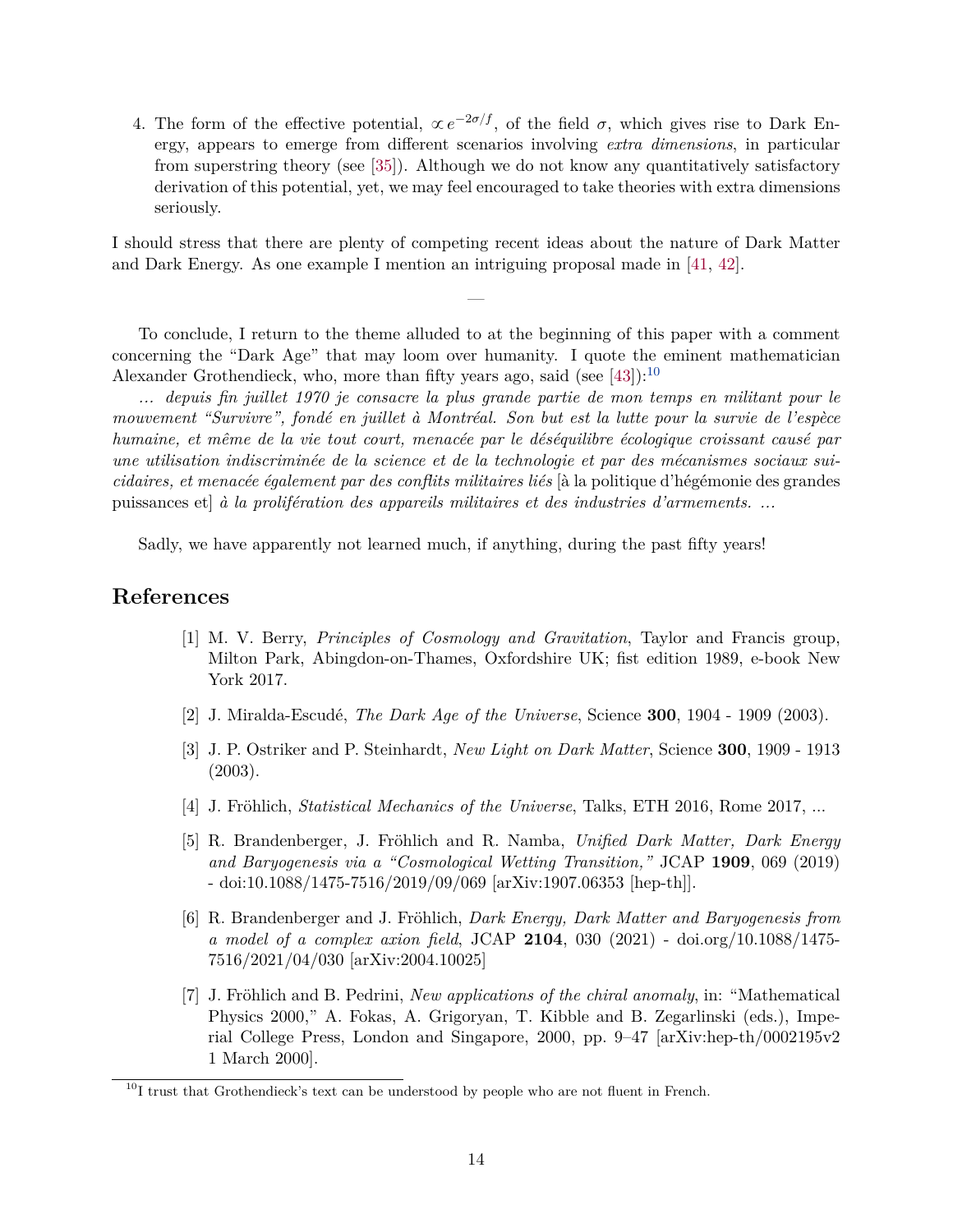- <span id="page-14-0"></span>[8] O. Boyarsky, J. Fröhlich and O. Ruchayskiy, *Self-consistent evolution of magnetic fields and chiral asymmetry in the early universe*, Phys. Rev. Lett. **108**, 031301 (2011).
- <span id="page-14-1"></span>[9] O. Boyarsky, J. Fröhlich and O. Ruchayskiy, *Magnetohydrodynamics of chiral relativistic fluids*, Phys. Rev. D**92**, 043004 (2015) [arXiv:1504.04854].
- <span id="page-14-2"></span>[10] A.Yu. Alekseev, V.V. Cheianov and J. Fröhlich, *Universality of Transport Properties in Equiibrium, the Goldstone Theorem, and Chiral Anomaly*, Phys. Rev. Letters **81**, 3503–3506 (1998)
- <span id="page-14-3"></span>[11] M. Lohse, Chr. Schweizer, H. M. Price, O. Zilberberg and I. Bloch, *Exploring 4D Quantum Hall Physics with a 2D Topological Charge Pump*, Nature **553**, 55–58 (2018) - doi.org/10.1038/nature25000 [arXiv:1705.08371 - 23 May, 2017].
- <span id="page-14-4"></span>[12] M.S. Turner and L.M. Widrow, *Inflation-produced, large-scale magnetic fields*, Phys. Rev. D **37**, 2743 - 2754 (1988).
- <span id="page-14-5"></span>[13] K. Hepp, *The classical limit for quantum mechanical correlation functions*, Commun. Math. Phys. **35**, 265 - 277 (1974).
- <span id="page-14-6"></span>[14] J. Fröhlich, A. Knowles and S. Schwarz, *On the Mean-Field Limit of Bosons with Coulomb Two-Body Interaction*, Commun. Math. Phys. **288**, 1023-1059 (2009).
- <span id="page-14-7"></span>[15] J. Fröhlich and E. Lenzmann, *Blow-Up for Nonlinear Wave Equations describing Boson Stars*, Comm. Pure Appl. Math. **60**, 1691–1705 (2007).
- <span id="page-14-8"></span>[16] J. Fröhlich and E. Lenzmann, *Dynamical Collapse of White Dwarfs in Hartree- and Hartree-Fock Theory*, Commun. Math. Phys. **274**, 737–750 (2007).
- <span id="page-14-9"></span>[17] L.D. Duffy and K. van Bibber, *Axions as Dark Matter Particles*, New J. Phys. **11**, 105008 (2009) - doi:10.1088/1367-2630/11/10/105008 [arXiv:0904.3346].
- <span id="page-14-10"></span>[18] L. Hui, J. P. Ostriker, S. Tremaine and E. Witten, *Ultralight scalars as cosmological dark matter*, Phys. Rev. D **95**, 043541-1 - 043541-32 (2017).
- <span id="page-14-11"></span>[19] C. Wetterich, *Kaluza-Klein Cosmology and the Inflationary Universe*, Nucl. Phys. B **252**, 309-320 (1985)
- <span id="page-14-12"></span>[20] F. Lucchin and S. Matarrese, *Power-law inflation*, Phys. Rev. D**32**, 1316-1322 (1985).
- <span id="page-14-13"></span>[21] C. Wetterich, *Cosmology and the Fate of Dilatation Symmetry*, Nucl. Phys. B **302**, 668 (1988) - doi:10.1016/0550-3213(88)90193-9 [arXiv:1711.03844].
- <span id="page-14-14"></span>[22] P.J.E. Peebles and B. Ratra, *Cosmology with a Time Variable Cosmological Constant*, Astrophys. J. **325**, L17 (1988) - doi:10.1086/185100.
- <span id="page-14-15"></span>[23] B. Ratra and P.J.E. Peebles, *Cosmological Consequences of a Rolling Homogeneous Scalar Field*, Phys. Rev. D **37**, 3406 (1988) - doi:10.1103/PhysRevD.37.3406.
- <span id="page-14-16"></span>[24] P.J.E. Peebles and B. Ratra, *The cosmological constant and dark energy*, Rev. Mod. Phys. **75**, 559-606 (2003).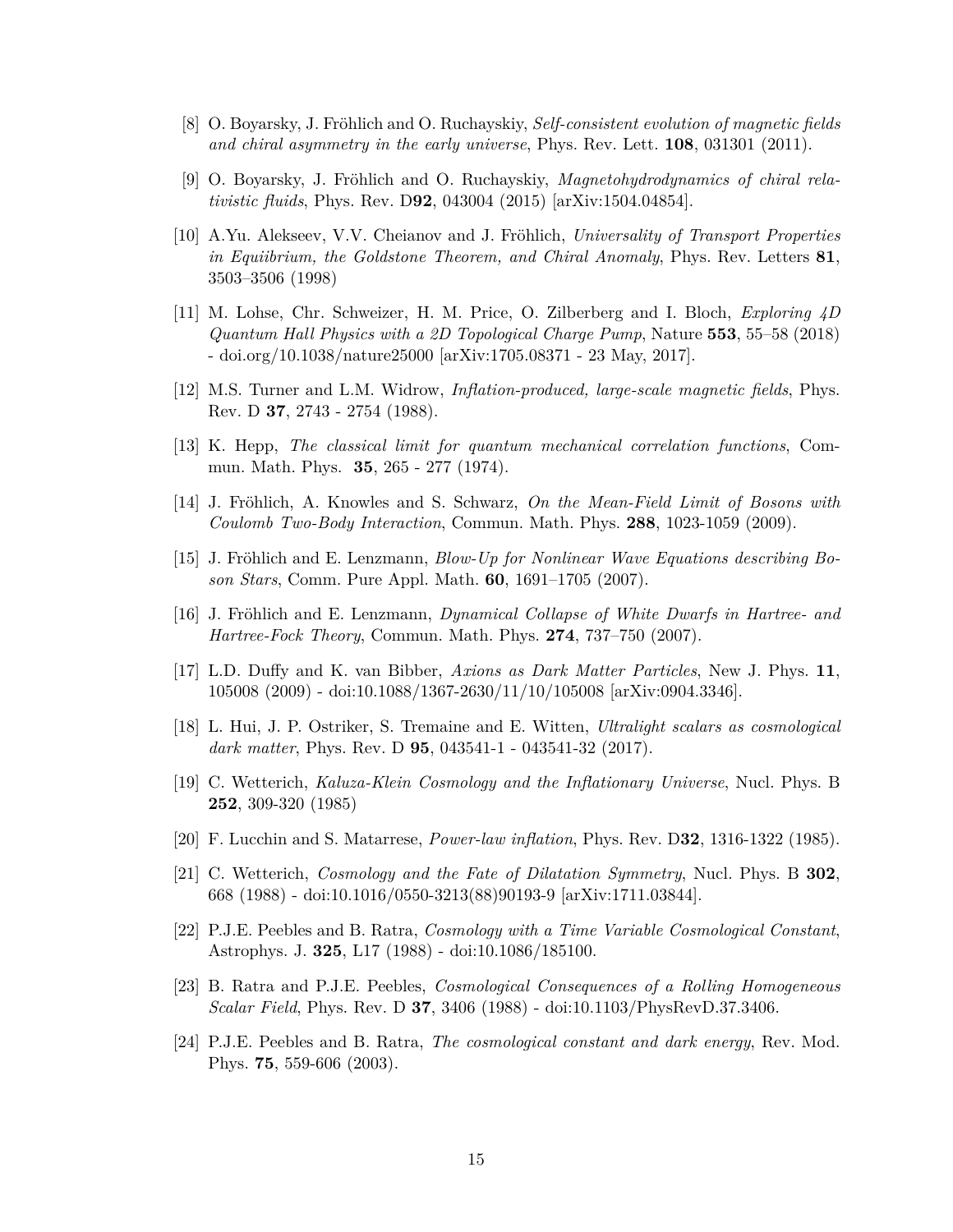- <span id="page-15-0"></span>[25] E. J. Copeland, M. Sami and S. Tsujikawa, *Dynamics of Dark Energy*, Intl. J. Modern Physics, D **15**, 1753-1935 (2006).
- <span id="page-15-1"></span>[26] R. Brandenberger, R.R. Cuzinatto, J. Fröhlich and R. Namba, *New Scalar Field Quartessence*, JCAP **1902**, 043 (2019) - doi:10.1088/1475-7516/2019/02/043 [arXiv:1809.07409].
- <span id="page-15-2"></span>[27] J. Fröhlich and A. Pizzo, *The Time-Evolution of States in Quantum Mechanics according to the ETH-Approach*, Commun. Math. Phys. **389**, 1673–1715 (2022); and refs. given there.
- <span id="page-15-3"></span>[28] J. Fröhlich, *Relativistic quantum theory*, in: V. Allori, A. Bassi, D. Dürr and N. Zanghi (eds.), "Do Wave Functions Jump? Perspectives of the Work of GianCarlo Ghirardi," Fundamental Theories of Physics. Springer, Cham (2020).
- <span id="page-15-4"></span>[29] V.F. Mukhanov and G.V. Chibisov, *Quantum fluctuations and a nonsingular universe*, Soviet Journal of Experimental and Theoretical Physics Letters **33**, 532 - 535 (1981).
- <span id="page-15-5"></span>[30] V.F. Mukhanov and G.V. Chibisov, *Vacuum energy and large-scale structure sf the Universe*, Soviet Phys. JETP **56**, 258 - 265 (1982).
- <span id="page-15-6"></span>[31] N. Straumann, *General Relativity and Relativistic Astrophysics*, Texts and Monographs in Physics, Springer-Verlag, Berlin, Heidelberg, New York 1984 (second printing 1991).
- <span id="page-15-7"></span>[32] S. Perlmutter et al., *Measurements of the Cosmological Parameters* Ω *and* Λ *from the First Seven Supernovae at*  $z \ge 0.35$ , Astrophys. J. **483**, 565 - 581 (1997).
- <span id="page-15-8"></span>[33] G. Jungman, M. Kamionkowski and K. Griest, *Supersymmetric dark matter,* Phys. Rept. **267**, 195 (1996) - doi:10.1016/0370-1573(95)00058-5 [arXiv:hep-ph/9506380].
- <span id="page-15-9"></span>[34] L. D. Duffy and K. van Bibber, *Axions as Dark Matter Particles,* New J. Phys. **11**, 105008 (2009) - doi:10.1088/1367-2630/11/10/105008 [arXiv:0904.3346].
- <span id="page-15-10"></span>[35] H. Bernardo, R. Brandenberger and J. Fröhlich, *Towards a Dark Sector Model from String Theory*, submitted for publication - [arXiv:2201.04668].
- <span id="page-15-12"></span>[36] A. Chamseddine, J. Fröhlich and O. Grandjean, *The Gravitational Sector in the Connes-Lott Formulation of the Standard Model,* J. Math. Phys. **36**, 6255-6275 (1995).
- <span id="page-15-11"></span>[37] E. Brézin, B. I. Halperin and S. Leibler, *Critical wetting: the domain of validity of mean field theory*, Journal de physique **44**, 775-783 (1983). See also: S. Coleman, *Fate of the false vacuum: Semiclassical theory*, Phys. Rev. D**15**, 2929-2936 (1977).
- <span id="page-15-13"></span>[38] V. A. Kuzmin, V. A. Rubakov and M. E. Shaposhnikov, *On Anomalous Electroweak Baryon Number Non-Conservation in the Early Universe*, Phys. Letters **155**B, 254-260 (1985).
- <span id="page-15-14"></span>[39] A. Riotto and M. Trodden, *Recent progress in baryogenesis, Ann. Rev. Nucl. Part.* Sci. **49**, 35-75(1999).